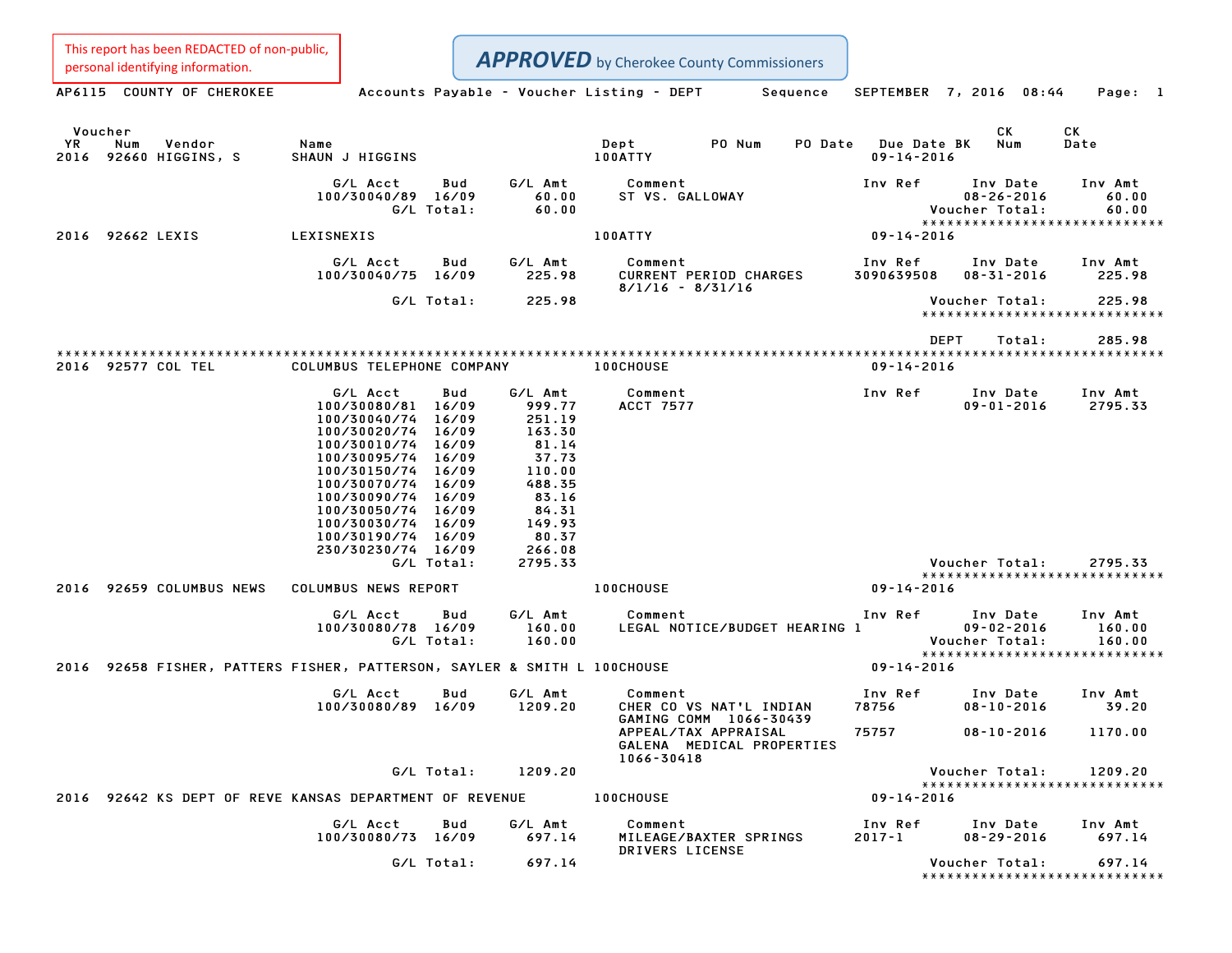|                      | AP6115 COUNTY OF CHEROKEE          |                                                                        |                   |                               | Accounts Payable – Voucher Listing – DEPT               | Sequence                                          | SEPTEMBER 7, 2016 08:44                                                          | Page: 2                       |
|----------------------|------------------------------------|------------------------------------------------------------------------|-------------------|-------------------------------|---------------------------------------------------------|---------------------------------------------------|----------------------------------------------------------------------------------|-------------------------------|
| Voucher<br><b>YR</b> | Num<br>Vendor<br>2016 92578 KS GAS | Name<br>KANSAS GAS SERVICE                                             |                   |                               | CK<br><b>CK</b><br>Dept<br>PO Num<br>100CHOUSE          | PO Date<br><b>Due Date BK</b><br>$09 - 14 - 2016$ | Num                                                                              | Date                          |
|                      |                                    | G/L Acct<br>100/30080/81 16/09                                         | Bud<br>G/L Total: | G/L Amt<br>73.88<br>73.88     | Comment<br>ACCT 510241094 1188724 27                    | Inv Ref                                           | Inv Date<br>$08 - 25 - 2016$<br>Voucher Total:<br>*****************************  | Inv Amt<br>73.88<br>73.88     |
|                      | 2016 92579 MAXTON, K               | KENNETH E MAXTON                                                       |                   |                               | 100CHOUSE                                               | $09 - 14 - 2016$                                  |                                                                                  |                               |
|                      |                                    | G/L Acct<br>100/30080/89 16/09                                         | Bud               | G/L Amt<br>160.00             | Comment<br>CORONER BILLING                              | Inv Ref                                           | Inv Date<br>$08 - 18 - 2016$                                                     | Inv Amt<br>80.00              |
|                      |                                    |                                                                        | G/L Total:        | 160.00                        |                                                         |                                                   | $08 - 20 - 2016$<br>Voucher Total:<br>*****************************              | 80.00<br>160.00               |
|                      |                                    | 2016 92580 PITNEY PURCHASE PITNEY BOWES PURCHASE POWER                 |                   |                               | 100CHOUSE                                               | $09 - 14 - 2016$                                  |                                                                                  |                               |
|                      |                                    | G/L Acct<br>100/30080/89 16/09                                         | Bud               | G/L Amt<br>4856.84            | Comment<br>ACCT  <br>POSTAGE BY PHONE                   | Inv Ref                                           | Inv Date<br>$08 - 09 - 2016$                                                     | Inv Amt<br>4856.84            |
|                      |                                    |                                                                        | G/L Total:        | 4856.84                       |                                                         |                                                   | Voucher Total:<br>******************************                                 | 4856.84                       |
|                      | 2016 92643 QUALITY PEST            | QUALITY PEST CONTROL INC                                               |                   |                               | <b>100CHOUSE</b>                                        | $09 - 14 - 2016$                                  |                                                                                  |                               |
|                      |                                    | G/L Acct<br>100/30080/80 16/09                                         | Bud<br>G/L Total: | G/L Amt<br>38.00<br>38.00     | Comment<br>MONTHLY SPRAY                                | Inv Ref                                           | Inv Date<br>$08 - 31 - 2016$<br>Voucher Total:                                   | Inv Amt<br>38.00<br>38.00     |
|                      | 2016 92668 STRONGHOLD              | <b>STRONGHOLD DATA</b>                                                 |                   |                               | 100CHOUSE                                               | 09-14-2016                                        | ******************************                                                   |                               |
|                      |                                    | G/L Acct<br>100/30080/89 16/09                                         | Bud<br>G/L Total: | G/L Amt<br>3800.00<br>3800.00 | Comment<br>AGMT: MSP PLATINUM                           | Inv Ref<br>20662                                  | Inv Date<br>$09 - 01 - 2016$<br>Voucher Total:<br>****************************** | Inv Amt<br>3800.00<br>3800.00 |
|                      |                                    |                                                                        |                   |                               |                                                         |                                                   | <b>DEPT</b><br>Total:                                                            | 13790.39                      |
|                      | 2016 92656 COLUMBUS NEWS           | COLUMBUS NEWS REPORT                                                   |                   |                               | 100COMM                                                 | $09 - 14 - 2016$                                  |                                                                                  |                               |
|                      |                                    | G/L Acct<br>100/30010/78 16/09                                         | Bud               | G/L Amt<br>148.00             | Comment<br><b>RESOLUTION 23</b><br><b>RESOLUTION 24</b> | Inv Ref<br>35                                     | Inv Date<br>$08 - 31 - 2016$                                                     | Inv Amt<br>96.00<br>52.00     |
|                      |                                    |                                                                        | G/L Total:        | 148.00                        |                                                         |                                                   | Voucher Total:<br>*****************************                                  | 148.00                        |
|                      |                                    |                                                                        |                   |                               |                                                         |                                                   | <b>DEPT</b><br>Total:                                                            | 148.00                        |
|                      |                                    | 2016 92670 ADVANTAGE COMP ADVANTAGE COMPUTER ENTERPRISES INC 100DCOURT |                   |                               |                                                         | 09-14-2016                                        |                                                                                  |                               |
|                      |                                    | G/L Acct<br>100/30070/79 16/09                                         | Bud<br>G/L Total: | G/L Amt<br>75.00<br>75.00     | Comment<br><b>COMPUTER SERVICES</b>                     | Inv Ref<br>55451                                  | Inv Date<br>$08 - 22 - 2016$<br>Voucher Total:<br>*****************************  | Inv Amt<br>75.00<br>75.00     |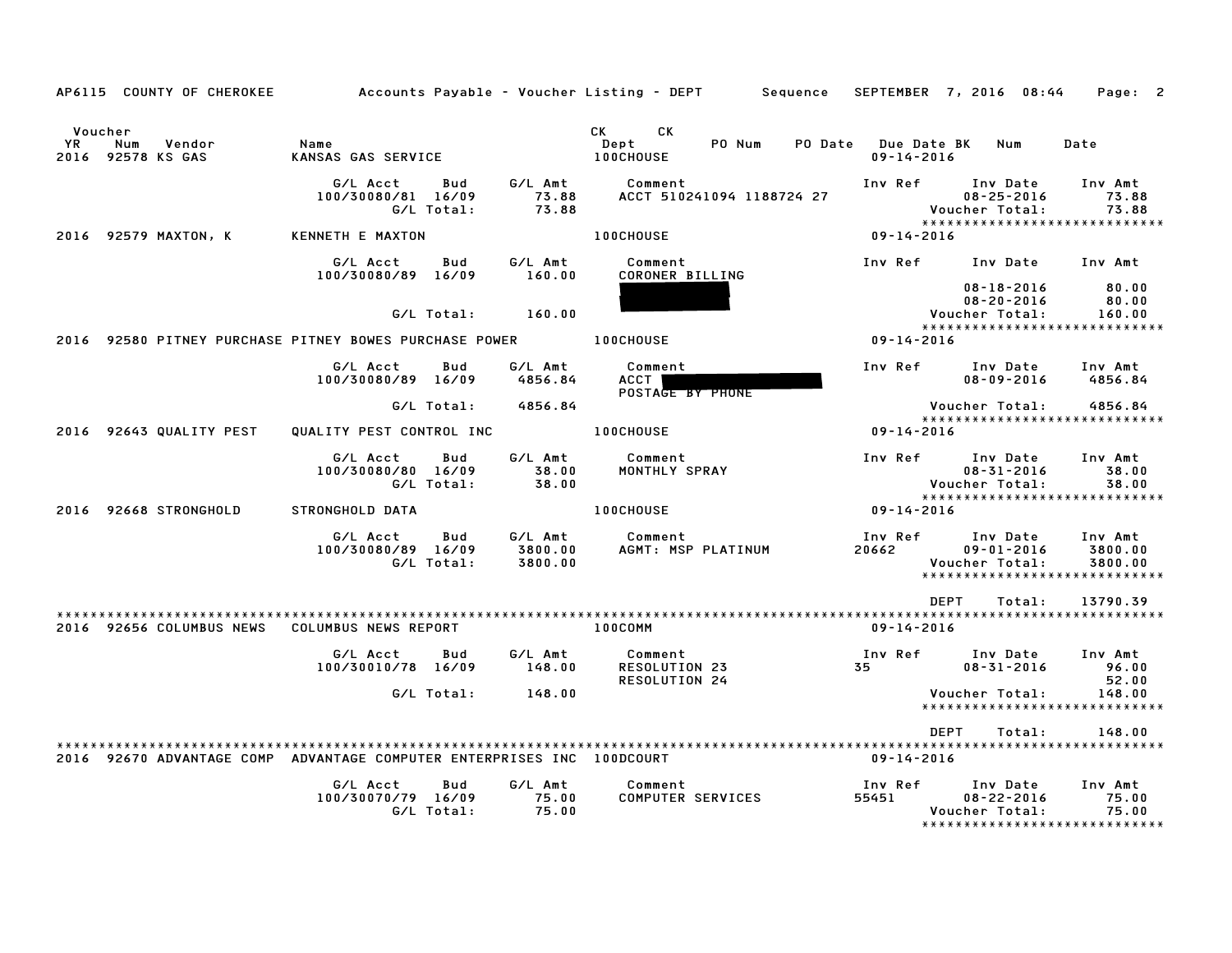|                                                                         |                                                                 |                               | AP6115 COUNTY OF CHEROKEE Accounts Payable - Voucher Listing - DEPT Sequence SEPTEMBER 7, 2016 08:44 |                                           |                                                          | Page: 3                                                        |
|-------------------------------------------------------------------------|-----------------------------------------------------------------|-------------------------------|------------------------------------------------------------------------------------------------------|-------------------------------------------|----------------------------------------------------------|----------------------------------------------------------------|
| Voucher                                                                 |                                                                 |                               |                                                                                                      |                                           | CK                                                       | CK                                                             |
| <b>YR</b><br>Num<br>Vendor<br>2016 92628 BINGHAM, M                     | Name<br>MELANIE BINGHAM                                         |                               | Dept PO Num<br><b>100DCOURT</b>                                                                      | PO Date Due Date BK Num<br>09-14-2016     |                                                          | Date                                                           |
|                                                                         | G/L Acct<br>Bud<br>100/30070/89 16/09<br>G/L Total:             | 2750.00<br>2750.00            | G/L Amt Comment<br>MONTHLY ATTY/CO CONTRACT                                                          | Inv Ref Inv Date                          | 09-01-2016<br><b>Voucher Total:</b>                      | Inv Amt<br>2750.00<br>2750.00<br>***************************** |
| 2016 92671 CINTAS                                                       | CINTAS FIRST AID & SAFETY                                       |                               | <b>100DCOURT</b>                                                                                     | 09-14-2016                                |                                                          |                                                                |
|                                                                         | G/L Acct<br>Bud<br>100/30070/29 16/09<br>G/L Total:             | 7.26<br>7.26                  | G/L Amt Comment<br><b>GLOVES</b>                                                                     | Inv Ref<br>8402841002 08-19-2016          | Inv Date<br>Voucher Total:                               | Inv Amt<br>7.26<br>7.26<br>*****************************       |
| 2016 92629 CURE, K                                                      | KEVIN T CURE                                                    |                               | 100DCOURT                                                                                            | 09-14-2016                                |                                                          |                                                                |
|                                                                         | G/L Acct<br>Bud<br>100/30070/89 16/09<br>G/L Total:             | G/L Amt<br>2750.00<br>2750.00 | Comment<br>MONTHLY ATTY/CO CONTRACT                                                                  |                                           | Inv Ref Inv Date Inv Amt<br>09-01-2016<br>Voucher Total: | 2750.00<br>2750.00<br>*****************************            |
| 2016 92630 GAYOSO, C                                                    | CANDACE BREWSTER GAYOSO                                         |                               | 100DCOURT                                                                                            | 09-14-2016                                |                                                          |                                                                |
|                                                                         | G/L Acct<br>Bud<br>100/30070/89 16/09<br>G/L Total:             | 2750.00<br>2750.00            | G/L Amt Comment<br>MONTHLY ATTY/CO CONTRACT                                                          | 09-01-2016<br>:Voucher Total              | Inv Ref Inv Date<br>09-01-2016                           | Inv Amt<br>2750.00<br>2750.00<br>***************************** |
| 2016 92672 REDWOOD TOX                                                  | REDWOOD TOXICOLOGY LABORATORY, INC 100DCOURT                    |                               |                                                                                                      | 09-14-2016                                |                                                          |                                                                |
|                                                                         | G/L Acct<br>Bud<br>100/30070/29 16/09 27.50<br>G/L Total: 27.50 | G/L Amt                       | Comment<br>DRUG TESTING                                                                              | Inv Ref<br>10904820167  07-31-2016        | Inv Date Inv Amt<br>Voucher Total:                       | 27.50<br>27.50                                                 |
| 2016 92673 SIGN LANGUAGE ASIGN LANGUAGE INTERPRETING SERVICES 100DCOURT |                                                                 |                               |                                                                                                      | 09-14-2016                                |                                                          | *****************************                                  |
|                                                                         | G/L Acct<br>Bud<br>100/30070/76 16/09                           | G/L Amt<br>80.00              | Comment<br>INTERPRETING<br>16DM166/16DM173                                                           | Inv Ref Inv Date<br>231686                | $08 - 29 - 2016$                                         | Inv Amt<br>80.00                                               |
|                                                                         | G/L Total:                                                      | 80.00                         |                                                                                                      |                                           | Voucher Total:                                           | 80.00<br>*****************************                         |
| 2016 92631 STEELE, D                                                    | DOUGLAS ROPER STEELE                                            |                               | <b>100DCOURT</b>                                                                                     | 09-14-2016                                |                                                          |                                                                |
|                                                                         | G/L Acct<br>Bud<br>100/30070/89 16/09<br>G/L Total:             | 2750.00<br>2750.00            | G/L Amt Comment<br>MONTHLY ATTY/CO CONTRACT                                                          | Inv Ref Inv Date                          | 09-01-2016<br>Voucher Total:                             | Inv Amt<br>2750.00<br>2750.00                                  |
| 2016 92674 TOTAL ELEC                                                   | TOTAL ELECTRONICS CONTRACTING 100DCOURT                         |                               |                                                                                                      | $09 - 14 - 2016$                          |                                                          | *****************************                                  |
|                                                                         | G/L Acct<br>Bud<br>100/30070/79 16/09 119.34<br>G/L Total:      | 119.34                        | G/L Amt Comment<br>REPAIR MICS                                                                       | Inv Ref<br>57655 08-18-2016 119.34        | Inv Date<br>Voucher Total: 119.34                        | Inv Amt<br>******************************                      |
| 2016 92675 US CELLULAR                                                  | US CELLULAR                                                     |                               | 100DCOURT                                                                                            | $09 - 14 - 2016$                          |                                                          |                                                                |
|                                                                         | G/L Acct Bud<br>100/30070/84 16/09<br>G/L Total:                | G/L Amt<br>40.99<br>40.99     | Comment<br>ACCT 558976541                                                                            | Inv Ref Inv Date<br>0151976890 08-20-2016 | Voucher Total:                                           | Inv Amt<br>40.99<br>40.99<br>*****************************     |
|                                                                         |                                                                 |                               |                                                                                                      | <b>DEPT</b>                               | Total:                                                   | 11350.09                                                       |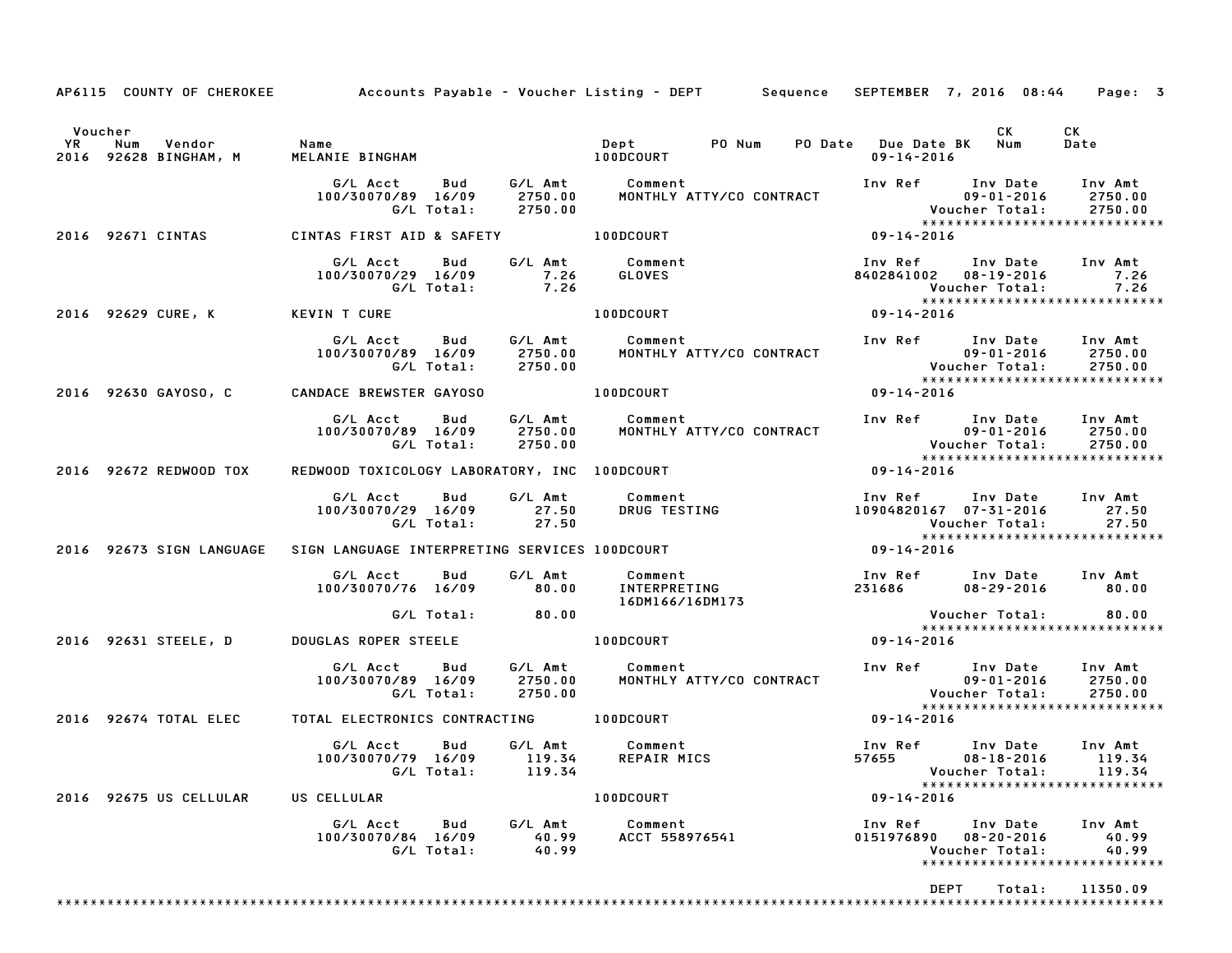| AP6115 COUNTY OF CHEROKEE                                 |                                                              |                               | Accounts Payable – Voucher Listing – DEPT         Sequence | SEPTEMBER 7, 2016 08:44                           |                                                                    | Page: 4                                                             |
|-----------------------------------------------------------|--------------------------------------------------------------|-------------------------------|------------------------------------------------------------|---------------------------------------------------|--------------------------------------------------------------------|---------------------------------------------------------------------|
| Voucher<br>YR<br>Vendor<br>Num<br>2016<br>92667 HEARTLAND | Name<br>HEARTLAND ELECTRIC COOPERATIVE INC 100E/P            |                               | Dept<br>PO Num                                             | <b>Due Date BK</b><br>PO Date<br>$09 - 14 - 2016$ | CK<br>Num                                                          | СK<br>Date                                                          |
|                                                           | G/L Acct<br>Bud<br>100/30090/89 16/09                        | G/L Amt<br>45.10              | Comment<br>ACCT 50891200<br>STORM SIREN                    | Inv Ref                                           | Inv Date<br>$09 - 01 - 2016$                                       | Inv Amt<br>45.10                                                    |
|                                                           | G/L Total:                                                   | 45.10                         |                                                            |                                                   | Voucher Total:                                                     | 45.10                                                               |
| 2016 92581 NATALINIS                                      | NATALINI'S AUTOMOTIVE                                        |                               | 100E/P                                                     | 09-14-2016                                        |                                                                    | ******************************                                      |
|                                                           | G/L Acct<br>Bud<br>100/30090/25 16/09<br>G/L Total:          | G/L Amt<br>35.37<br>35.37     | Comment<br>OIL, OIL FILTER                                 | Inv Ref<br>612692                                 | Inv Date<br>$08 - 30 - 2016$<br>Voucher Total:                     | Inv Amt<br>35.37<br>35.37<br>*****************************          |
| 2016 92583 FOUR STATE PRIN FOUR STATE PRINTING            |                                                              |                               | 100ECON                                                    | <b>DEPT</b><br>$09 - 14 - 2016$                   | Total:                                                             | 80.47                                                               |
|                                                           | G/L Acct<br>Bud<br>100/30230/21 16/09<br>G/L Total:          | G/L Amt<br>7.50<br>7.50       | Comment<br><b>FUNDRAISING HANDOUTS</b>                     | Inv Ref<br>60659                                  | Inv Date<br>$08 - 23 - 2016$<br>Voucher Total:                     | Inv Amt<br>7.50<br>7.50<br>*****************************            |
| 2016 92646 MILLER, JAN                                    | JANET L MILLER                                               |                               | 100ECON                                                    | 09-14-2016                                        |                                                                    |                                                                     |
|                                                           | G/L Acct<br>Bud<br>100/30230/73 16/09<br>G/L Total:          | G/L Amt<br>215.46<br>215.46   | Comment<br>MILEAGE/AUGUST 2016                             | Inv Ref                                           | Inv Date<br>$09 - 01 - 2016$<br>Voucher Total:                     | Inv Amt<br>215.46<br>215.46<br>*****************************        |
|                                                           |                                                              |                               |                                                            | <b>DEPT</b>                                       | Total:                                                             | 222.96                                                              |
| 2016 92582 ETTINGERS                                      | ETTINGER'S OFFICE SUPPLY                                     |                               | 100EMPCOMP                                                 | $09 - 14 - 2016$                                  |                                                                    |                                                                     |
|                                                           | G/L Acct<br>Bud<br>100/30330/31 16/09<br>16/09<br>G/L Total: | G/L Amt<br>79.94<br>79.94     | Comment<br><b>T/TISSUE</b><br>TOWELS                       | Inv Ref<br>4773440<br>4777120                     | Inv Date<br>$08 - 24 - 2016$<br>$09 - 01 - 2016$<br>Voucher Total: | Inv Amt<br>49.95<br>29.99<br>79.94<br>***************************** |
|                                                           |                                                              |                               |                                                            | <b>DEPT</b>                                       | Total:                                                             | 79.94                                                               |
| 2016 92636 GENEOLOGY                                      | <b>CCKG-H SOCIETY INC</b>                                    |                               | 100GENEOLOGY                                               | $09 - 14 - 2016$                                  |                                                                    |                                                                     |
|                                                           | G/L Acct<br>Bud<br>100/30180/89 16/09<br>G/L Total:          | G/L Amt<br>2000.00<br>2000.00 | Comment<br>QUARTERLY DISTRIBUTION                          | Inv Ref                                           | Inv Date<br>$09 - 01 - 2016$<br>Voucher Total:                     | Inv Amt<br>2000.00<br>2000.00<br>*****************************      |
|                                                           |                                                              |                               |                                                            | <b>DEPT</b>                                       | Total:                                                             | 2000.00                                                             |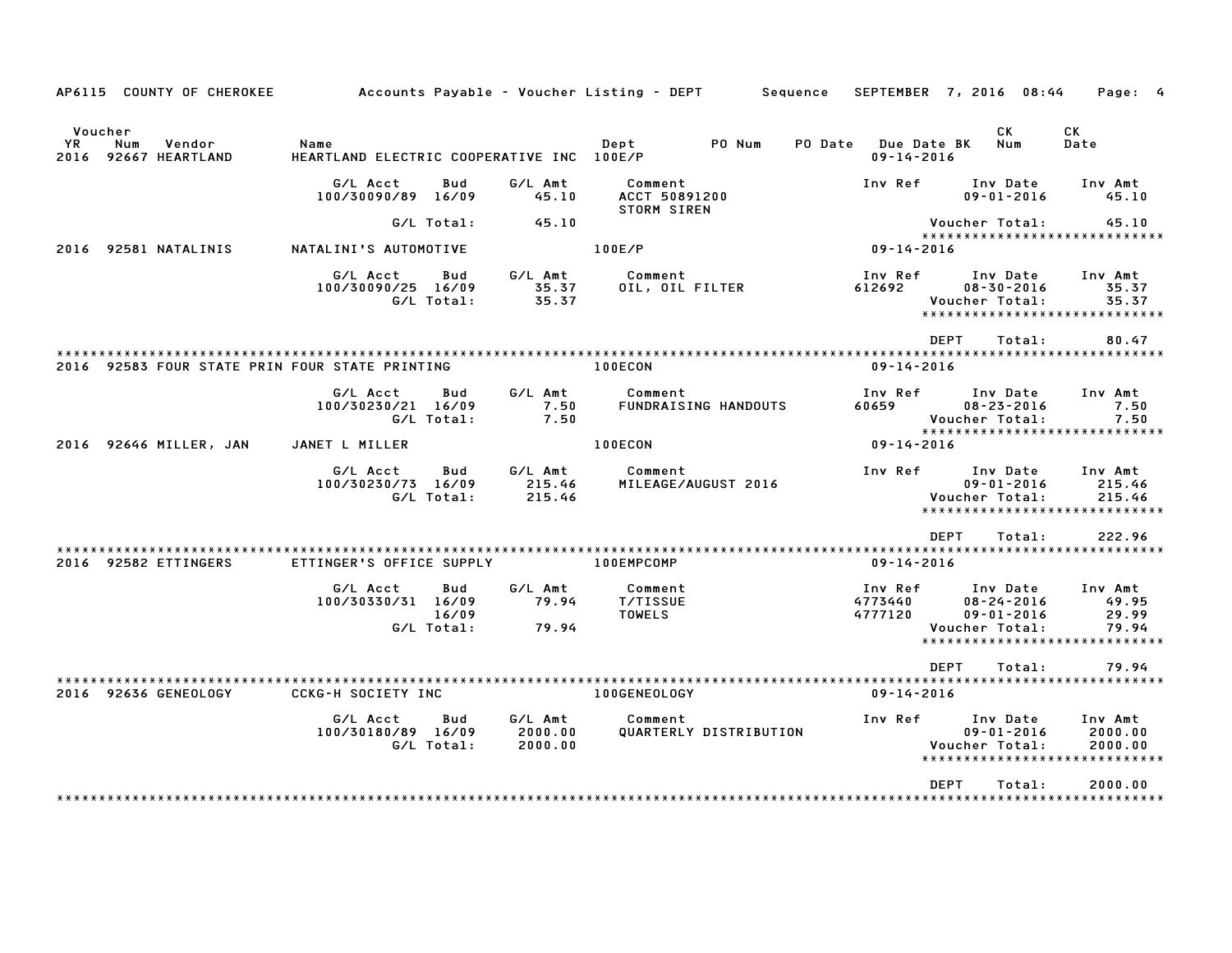| AP6115 COUNTY OF CHEROKEE                                  |                                                            |                           | Accounts Payable – Voucher Listing – DEPT         Sequence   SEPTEMBER  7, 2016  08:44 |                                                                   | Page: 5                                                              |  |
|------------------------------------------------------------|------------------------------------------------------------|---------------------------|----------------------------------------------------------------------------------------|-------------------------------------------------------------------|----------------------------------------------------------------------|--|
| Voucher<br>YR<br>Num<br>Vendor<br>2016 92676 AMERICAN WOOD | Name<br>AMERICAN WOODWORKS 100GJURY                        |                           | Dept<br>PO Num                                                                         | PO Date Due Date BK Num<br>$09 - 14 - 2016$                       | <b>CK</b><br>CK.<br>Date                                             |  |
|                                                            | G/L Acct<br>Bud<br>100/30370/02 16/09                      | G/L Amt<br>26250.00       | Comment<br>TEAR OUT/REMOVE CASEWORK                                                    |                                                                   | Inv Ref      Inv Date     Inv Amt<br>$08 - 29 - 2016$<br>26250.00    |  |
|                                                            | G/L Total:                                                 | 26250.00                  | INSTALL NEW BASE CABINETS                                                              | Voucher Total:                                                    | 26250.00<br>*****************************                            |  |
|                                                            |                                                            |                           |                                                                                        | <b>DEPT</b>                                                       | 26250.00<br>Total:                                                   |  |
| 2016 92584 CBM                                             | <b>CBM MANAGED SERVICES</b>                                |                           | 100JAIL                                                                                | 09-14-2016                                                        |                                                                      |  |
|                                                            | G/L Acct<br>Bud<br>100/30140/31 16/09                      | G/L Amt<br>5789.37        | Comment<br>INMATE MEALS                                                                | Inv Ref      Inv Date                                             | Inv Amt                                                              |  |
|                                                            | G/L Total:                                                 | 5789.37                   | 8/11/16 - 8/17/16<br>8/18/16 - 8/24/16                                                 | 04867 08-17-2016<br>05020<br>Voucher Total:                       | 2970.21<br>$08 - 24 - 2016$<br>2819.16<br>5789.37                    |  |
| 2016 92585 CINTAS                                          | CINTAS FIRST AID & SAFETY 100JAIL                          |                           |                                                                                        | $09 - 14 - 2016$                                                  | *****************************                                        |  |
|                                                            |                                                            |                           |                                                                                        |                                                                   |                                                                      |  |
|                                                            | G/L Acct<br>Bud<br>100/30140/22 16/09<br>G/L Total:        | 82.50<br>82.50            | G/L Amt Comment<br>GLOVES                                                              | Inv Ref      Inv Date<br>8402834178  08-12-2016<br>Voucher Total: | Inv Amt<br>82.50<br>82.50                                            |  |
| 2016 92586 CWD                                             | CASH-WA DISTRIBUTING                                       |                           | 100JAIL                                                                                | $09 - 14 - 2016$                                                  |                                                                      |  |
|                                                            | <b>Bud</b><br>G/L Acct<br>100/30140/31 16/09<br>G/L Total: | G/L Amt<br>20.93<br>20.93 | Comment<br>FILM WRAP, GLOVES 10663525 08-22-2016                                       | Inv Ref Inv Date<br>Voucher Total:                                | Inv Amt<br>20.93<br>20.93                                            |  |
| 2016 92587 HENRY KRAFT                                     | HENRY KRAFT INC                                            |                           | 100JAIL                                                                                | 09-14-2016                                                        |                                                                      |  |
|                                                            | G/L Acct<br>Bud<br>100/30140/40 16/09                      | 566.58                    | G/L Amt Comment<br>CLEANER, SANITIZER, BLEACH 228774<br>DETERGENT, T/TISSUE            | Inv Ref Inv Date                                                  | Inv Amt<br>566.58<br>08-18-2016                                      |  |
|                                                            | G/L Total:                                                 | 566.58                    |                                                                                        |                                                                   | 566.58<br>Voucher Total:                                             |  |
| 2016 92588 TURNKEY                                         | <b>TURNKEY CORRECTIONS</b>                                 |                           | 100JAIL                                                                                | 09-14-2016                                                        | *****************************                                        |  |
|                                                            | G/L Acct<br>Bud<br>100/30140/39 16/09                      | 1355.00                   | G/L Amt         Comment<br>1355.00      CANTEEN SALES                                  | Inv Ref Inv Date                                                  | Inv Amt<br>114620160814 08-14-2016 724.53                            |  |
|                                                            | G/L Total: 1355.00                                         |                           | CANTEEN SALES                                                                          | 114620160821 08-21-2016                                           | 630.47<br>Voucher Total:<br>1355.00<br>***************************** |  |
|                                                            |                                                            |                           |                                                                                        | DEPT                                                              | 7814.38<br>Total:                                                    |  |
| 2016 92589 BOB PAGE                                        | BOB PAGE AUTO SUPPLY INC                                   |                           | <b>100SHERIFF</b>                                                                      | 09-14-2016                                                        |                                                                      |  |
|                                                            | G/L Acct<br>Bud<br>100/30060/25 16/09<br>G/L Total:        | G/L Amt<br>70.92<br>70.92 | Comment<br>OIL FILTERS                                                                 | Inv Ref Inv Date<br>597169625                                     | Inv Amt<br>$08 - 23 - 2016$<br>70.92<br>70.92<br>Voucher Total:      |  |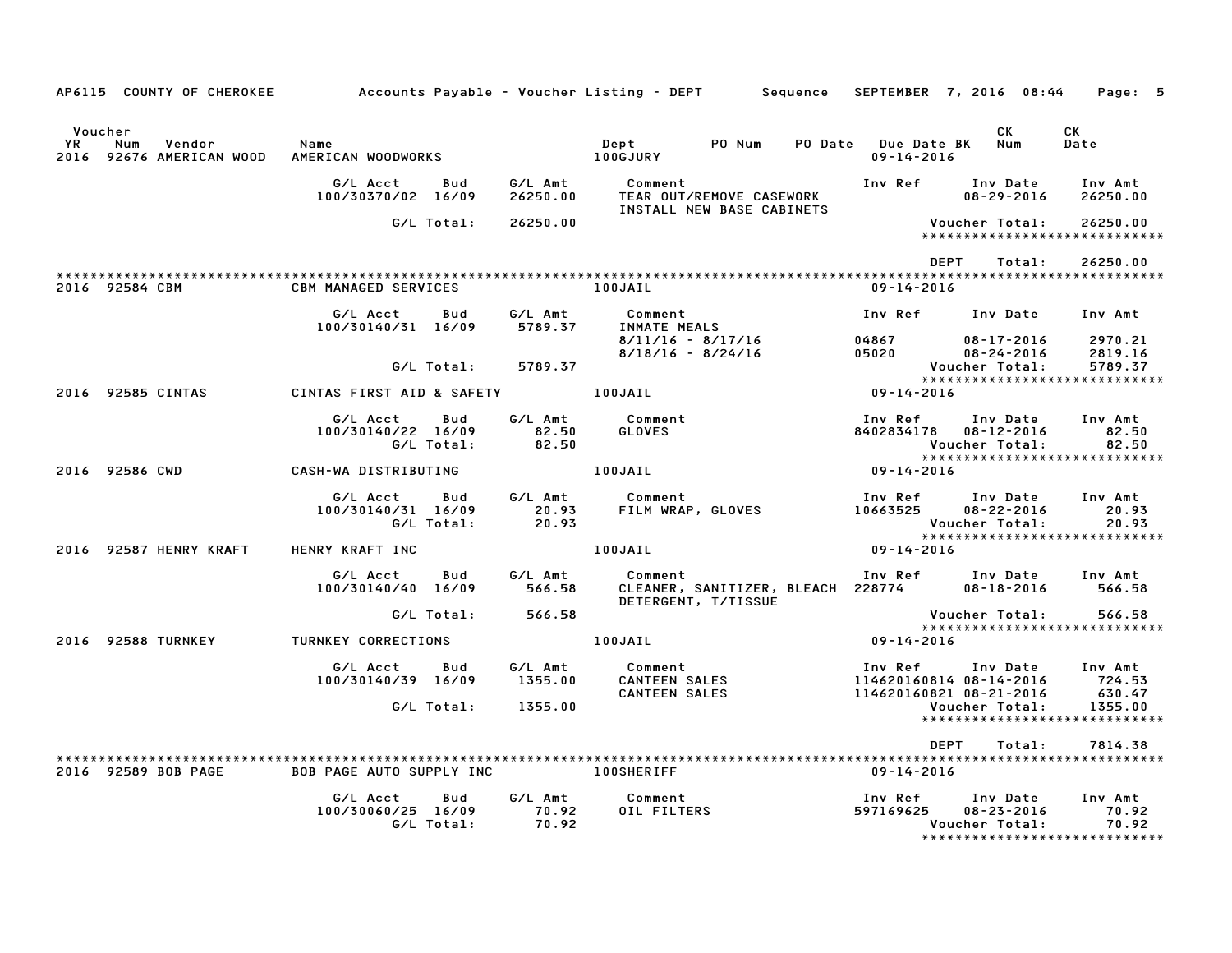|                                                     | AP6115 COUNTY OF CHEROKEE Accounts Payable - Voucher Listing - DEPT Sequence SEPTEMBER 7, 2016 08:44 Page: 6                                                                                                                                                                     |        |                                                                                                                                                                                                                                                                                                                     |                                                                                                             |                                                                                                                               |       |
|-----------------------------------------------------|----------------------------------------------------------------------------------------------------------------------------------------------------------------------------------------------------------------------------------------------------------------------------------|--------|---------------------------------------------------------------------------------------------------------------------------------------------------------------------------------------------------------------------------------------------------------------------------------------------------------------------|-------------------------------------------------------------------------------------------------------------|-------------------------------------------------------------------------------------------------------------------------------|-------|
| Voucher                                             |                                                                                                                                                                                                                                                                                  |        |                                                                                                                                                                                                                                                                                                                     |                                                                                                             | CK                                                                                                                            | CK    |
| YR Num Vendor - Name<br>2016 92623 COL TEL - COLUMI | COLUMBUS TELEPHONE COMPANY 100SHERIFF                                                                                                                                                                                                                                            |        | Dept PO Num PO Date Due Date BK Num                                                                                                                                                                                                                                                                                 | $09 - 14 - 2016$                                                                                            |                                                                                                                               | Date  |
|                                                     | G/L Acct  Bud  G/L Amt  Comment<br>100/30060/74 16/09  1076.49  ACCT  2963<br>G/L Total:  1076.49<br>100/30060/74 16/09 1076.49 ACCT 2963<br>G/L Total: 1076.49<br>2016 92590 FRANK FLET DOD FRANK FLETCHER DODGE 100SHERIFF 100SHERIFF 2016 92590 FRANK FLET DOD FRANK FLETCHER |        |                                                                                                                                                                                                                                                                                                                     | Inv Ref Inv Date Inv Amt<br>09-01-2016 1076.49<br>Voucher Total: 1076.49<br>******************************* |                                                                                                                               |       |
|                                                     |                                                                                                                                                                                                                                                                                  |        |                                                                                                                                                                                                                                                                                                                     |                                                                                                             |                                                                                                                               |       |
|                                                     | G/L Acct Bud G/L Amt Comment<br>100/30060/25 16/09 67.69 SHIELD<br>G/L Total: 67.69                                                                                                                                                                                              |        |                                                                                                                                                                                                                                                                                                                     |                                                                                                             | Inv Ref Inv Date Inv Amt<br>91545 08-29-2016 67.69<br>Voucher Total:<br>Voucher Total: 67.67<br>***************************** | 67.69 |
| 2016 92652 JIM WOODS                                | JIM WOODS MARKETING INC <b>100SHERIFF</b>                                                                                                                                                                                                                                        |        |                                                                                                                                                                                                                                                                                                                     | $09 - 14 - 2016$                                                                                            |                                                                                                                               |       |
|                                                     | G/L Acct   Bud   G/L Amt<br>100/30060/30 16/09 17127.62<br>G/L Total: 17127.62                                                                                                                                                                                                   |        | Comment<br>GASOLINE                                                                                                                                                                                                                                                                                                 | 100 Ref Inv Date Inv Amt<br>227793 08-22-2016 17127.62                                                      | Voucher Total: 17127.62<br>********************************                                                                   |       |
| 2016 92592 KACP KACP                                |                                                                                                                                                                                                                                                                                  |        | 100SHERIFF                                                                                                                                                                                                                                                                                                          |                                                                                                             |                                                                                                                               |       |
|                                                     | 6/L Acct Bud 6/L Amt Comment Inv Ref Inv Date Inv Amt<br>100/30060/76 16/09 105.00 POST FORM A-S&A SCORE 30885 03-23-2016 105.00<br>6/L Total: 105.00 105.00 Voucher Total: 105.00<br>KANSASLAND TIRE OF PITTSBURG 100SHERIFF 09-14-201                                          |        |                                                                                                                                                                                                                                                                                                                     |                                                                                                             |                                                                                                                               |       |
| 2016 92593 KANSASLAND                               |                                                                                                                                                                                                                                                                                  |        |                                                                                                                                                                                                                                                                                                                     |                                                                                                             |                                                                                                                               |       |
|                                                     |                                                                                                                                                                                                                                                                                  |        | G/L Acct Bud G/L Amt Comment Inv Ref Inv Date Inv Amt<br>100/30060/25 16/09 627.20 2 245/55R18 TIRES 165750 08-26-2016 250.88<br>3 245/55R18 TIRES 165801 08-29-2016 376.32<br>G/L Total: 627.20 70ucher Total: 627.20                                                                                              |                                                                                                             |                                                                                                                               |       |
|                                                     |                                                                                                                                                                                                                                                                                  |        |                                                                                                                                                                                                                                                                                                                     |                                                                                                             | ******************************                                                                                                |       |
| 2016 92594 LAKELAND                                 | LAKELAND OFFICE SYSTEMS                                                                                                                                                                                                                                                          |        | 100SHERIFF 09-14-2016                                                                                                                                                                                                                                                                                               |                                                                                                             |                                                                                                                               |       |
|                                                     |                                                                                                                                                                                                                                                                                  |        | G/L Acct Bud G/L Amt Comment Inv Ref Inv Date Inv Amt<br>100/30060/83 16/09 345.53 CONTRACT CHARGES 130822 08–16–2016 345.53<br>G/L Total: 345.53 CONTRACT CHARGES 130822 Voucher Total: 345.53                                                                                                                     |                                                                                                             |                                                                                                                               |       |
| 2016 92595 MIKE CARPINO                             | MIKE CARPINO FORD MERCURY INC 100SHERIFF                                                                                                                                                                                                                                         |        |                                                                                                                                                                                                                                                                                                                     | $09 - 14 - 2016$                                                                                            |                                                                                                                               |       |
|                                                     | G/L Acct Bud G/L Amt Comment<br>100/30060/25 16/09 213.32<br>G/L Total: 213.32                                                                                                                                                                                                   |        | <b>SHAFT</b>                                                                                                                                                                                                                                                                                                        | 109677 108-29-2016 Inv Amt<br>109677 108-29-2016 213.32<br>Mouse Tatal                                      | ******************************                                                                                                |       |
|                                                     |                                                                                                                                                                                                                                                                                  |        |                                                                                                                                                                                                                                                                                                                     |                                                                                                             |                                                                                                                               |       |
|                                                     | G/L Acct   Bud<br>100/30060/25 16/09<br>16/09                                                                                                                                                                                                                                    | 478.10 | G/L Amt Comment<br>478.10 OIL<br>011<br>011<br>011<br>012<br>08-23-2016<br>612030<br>612030<br>08-23-2016<br>55.56<br>612252<br>08-25-2016<br>5.49<br>7.49<br>61227<br>08-25-2016<br>08-25-2016<br>08-25-2016<br>8.66<br>8.66<br>8.66<br>8.66<br>8.66<br>DRAKE PADS, BATTERY<br>612946<br>09-01-2016<br>249.00<br>F |                                                                                                             |                                                                                                                               |       |
|                                                     | G/L Total: 478.10                                                                                                                                                                                                                                                                |        |                                                                                                                                                                                                                                                                                                                     |                                                                                                             | *****************************                                                                                                 |       |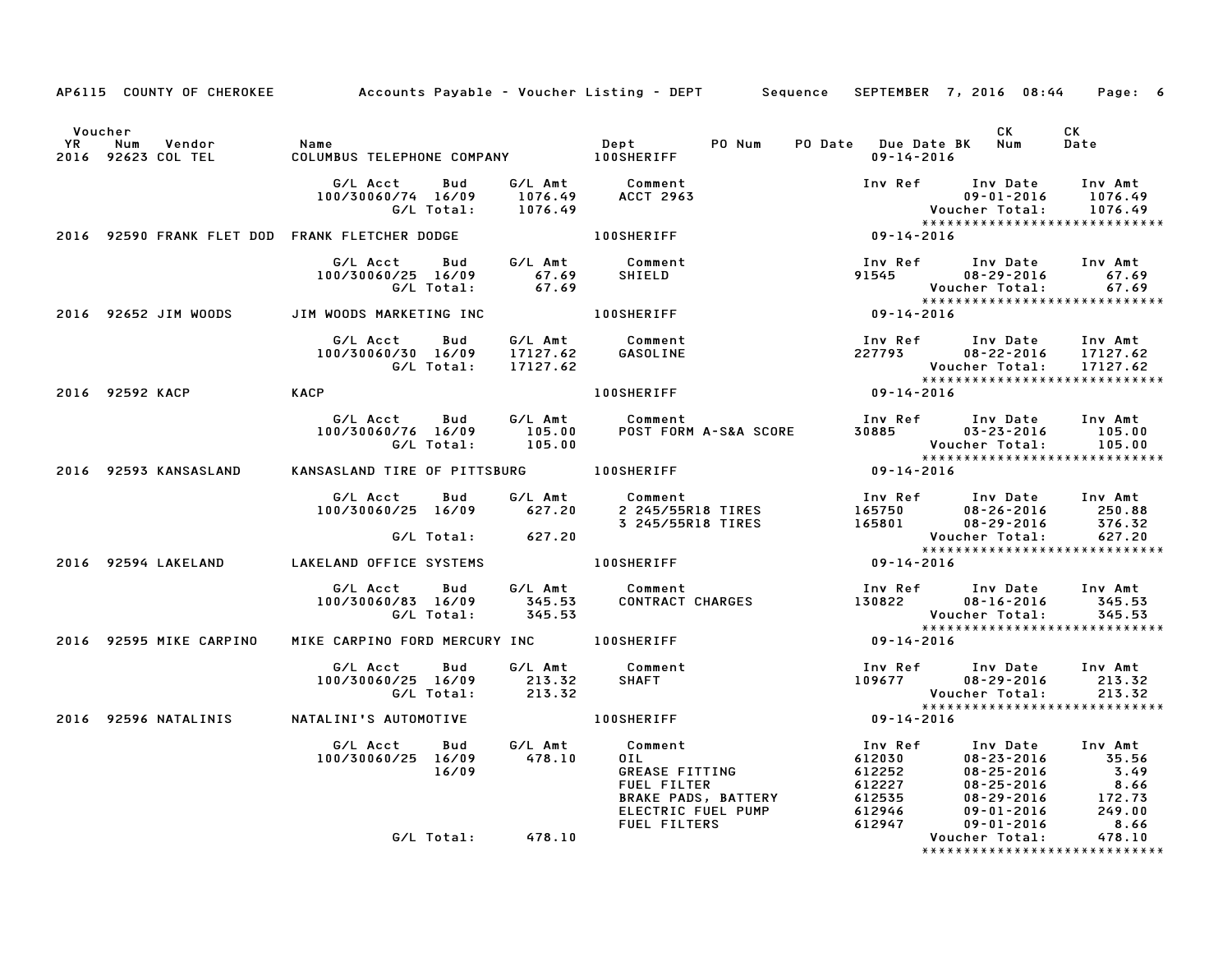|                                                              |                                                                 |                             |                                                                                                       | AP6115 COUNTY OF CHEROKEE 6 Accounts Payable - Voucher Listing - DEPT 5 Sequence SEPTEMBER 7, 2016 08:44 Page: 7            |                             |
|--------------------------------------------------------------|-----------------------------------------------------------------|-----------------------------|-------------------------------------------------------------------------------------------------------|-----------------------------------------------------------------------------------------------------------------------------|-----------------------------|
| Voucher<br>YR<br>Num<br>Vendor<br>2016 92597 US BANK         | Name<br>US BANK EQUIPMENT FINANCE 100SHERIFF                    |                             | Dept<br>PO Num                                                                                        | <b>CK</b><br>CK .<br>PO Date Due Date BK Num<br>Date<br>09-14-2016                                                          |                             |
|                                                              | G/L Acct<br>Bud<br>100/30060/83 16/09<br>G/L Total:             | 266.46                      | G/L Amt         Comment<br>266.46      COPIER, C<br>COMMENT<br>COPIER, CONTRACT                       | Inv Ref      Inv Date     Inv Amt<br>311210660 08-16-2016<br>Voucher Total:                                                 | 266.46<br>266.46            |
| 2016 92598 VERIZON                                           | VERIZON WIRELESS                                                |                             | <b>100SHERIFF</b>                                                                                     | $09 - 14 - 2016$                                                                                                            |                             |
|                                                              | G/L Acct<br>Bud<br>100/30060/74 16/09<br>G/L Total:             |                             |                                                                                                       | Inv Ref      Inv Date     Inv Amt                                                                                           | 40.11<br>40.11              |
| 2016 92624 WAMPLER, T TIMOTHY D WAMPLER                      |                                                                 |                             | <b>100SHERIFF</b>                                                                                     | $09 - 14 - 2016$                                                                                                            |                             |
|                                                              |                                                                 |                             | G/L Acct  Bud  G/L Amt  Comment<br>100/30060/84 16/09  30.00  CELL PHONE STIPEND<br>G/L Total:  30.00 | Inv Ref Inv Date<br>09-01-2016<br>Voucher Total:<br>*****************************                                           | Inv Amt<br>30.00<br>30.00   |
|                                                              |                                                                 |                             |                                                                                                       | DEPT<br>Total:                                                                                                              | 20448.44                    |
| 2016 92645 CORPORATE                                         | CORPORATE BUSINESS SYSTEMS 103                                  |                             |                                                                                                       | 09-14-2016                                                                                                                  |                             |
|                                                              | G/L Acct<br>Bud<br>103/30103/83 16/09 38.12<br>G/L Total: 38.12 |                             | G/L Amt Comment                                                                                       | Voucher Total:<br>*****************************                                                                             | 38.12                       |
|                                                              |                                                                 |                             |                                                                                                       | DEPT<br>Total:                                                                                                              | 38.12                       |
| 2016 92601 BLEVINS                                           | BLEVINS ASPHALT CONSTRUCTION CO INC 110HWY                      |                             |                                                                                                       | 09-14-2016                                                                                                                  |                             |
|                                                              | G/L Acct<br>Bud<br>110/30110/79 16/09<br>G/L Total:             | G/L Amt<br>520.42<br>520.42 | Comment<br>COLD MIX<br>COLD MIX                                                                       | Inv Ref      Inv Date     Inv Amt<br>100 Ref 100 Date<br>126685 08-25-2016<br>126752 08-29-2016<br>428.69<br>Voucher Total: | 91.73<br>520.42             |
| 2016 92620 BOB PAGE BOB PAGE AUTO SUPPLY INC 110HWY          |                                                                 |                             |                                                                                                       | ******************************<br>$09 - 14 - 2016$                                                                          |                             |
|                                                              | G/L Acct<br>Bud<br>110/30110/79 16/09<br>G/L Total:             | G/L Amt<br>34.02<br>34.02   | Comment<br>Comment<br>EXTREME BLUE                                                                    | Inv Ref      Inv Date     Inv Amt<br>5971-69624 08-23-2016<br>Voucher Total:                                                | 34.02<br>34.02              |
| 2016 92655 CHAMPLIN TIRE CHAMPLIN TIRE RECYCLING INC 4110HWY |                                                                 |                             |                                                                                                       | $09 - 14 - 2016$                                                                                                            |                             |
|                                                              | G/L Acct<br>Bud<br>110/30110/79 16/09<br>G/L Total:             | 374.32                      |                                                                                                       | Voucher Total:<br>*****************************                                                                             | Inv Amt<br>374.32<br>374.32 |
| 2016 92649 CITY OF COLUMB CITY OF COLUMBUS                   |                                                                 |                             | 110HWY                                                                                                | $09 - 14 - 2016$                                                                                                            |                             |
|                                                              | G/L Acct<br>Bud<br>110/30110/72 16/09<br>G/L Total:             | G/L Amt<br>110.00<br>110.00 | Comment<br>GARBAGE                                                                                    | Inv Ref      Inv Date<br>08-88010-00 08-30-2016<br>Voucher Total:<br>*****************************                          | Inv Amt<br>110.00<br>110.00 |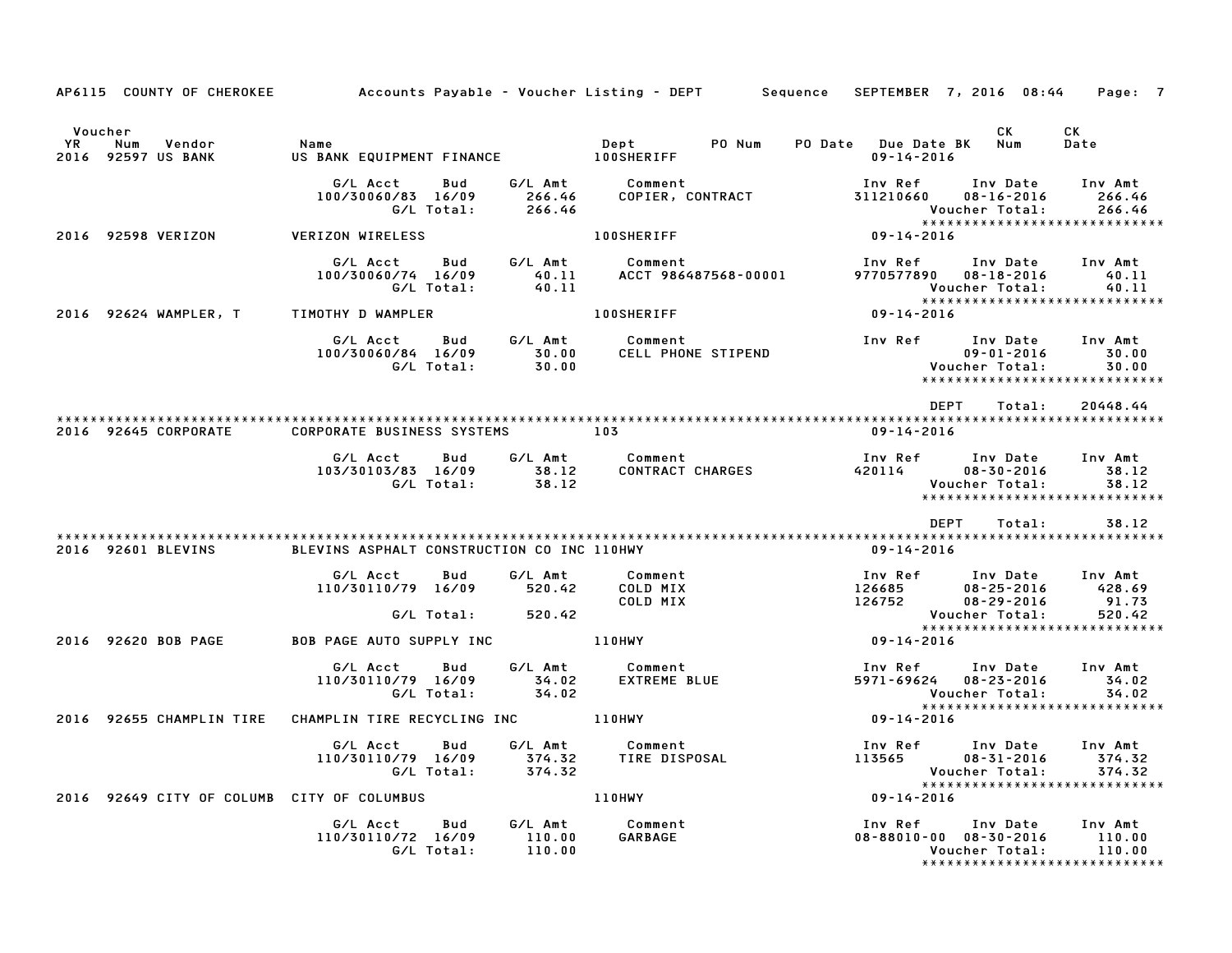|                      |                                |                                                                                         |                      | AP6115 COUNTY OF CHEROKEE Accounts Payable - Voucher Listing - DEPT Sequence SEPTEMBER 7, 2016 08:44                                                                                    |                                                                                                                                                                                                                                                                                                                                                                 |                                                     | Page: 8                                         |
|----------------------|--------------------------------|-----------------------------------------------------------------------------------------|----------------------|-----------------------------------------------------------------------------------------------------------------------------------------------------------------------------------------|-----------------------------------------------------------------------------------------------------------------------------------------------------------------------------------------------------------------------------------------------------------------------------------------------------------------------------------------------------------------|-----------------------------------------------------|-------------------------------------------------|
| Voucher<br><b>YR</b> | Num<br>Vendor                  | Name<br>YR Num Vendor – Name<br>2016 92653 CLEAN – CLEAN THE UNIFORM CO JOPLIN – 110HWY |                      | Dept PO Num                                                                                                                                                                             | PO Date Due Date BK Num<br>$09 - 14 - 2016$                                                                                                                                                                                                                                                                                                                     | CK                                                  | CK<br>Date                                      |
|                      |                                | 110/30110/80 16/09<br>G/L Total:                                                        | 81.57                | G/L Acct Bud G/L Amt Comment 1nv Ref Inv Date<br>110/30110/80 16/09 81.57 MAT, AIR FRESH, SOAP 21164046 09-02-2016                                                                      | Voucher Total: 81.57<br>********************************<br>09-14-2016                                                                                                                                                                                                                                                                                          |                                                     | Inv Amt<br>81.57                                |
|                      |                                | 2016 92612 COL TEL COLUMBUS TELEPHONE COMPANY 110HWY                                    |                      |                                                                                                                                                                                         |                                                                                                                                                                                                                                                                                                                                                                 |                                                     |                                                 |
|                      |                                | G/L Acct<br>Bud<br>110/30110/72 16/09<br>G/L Total:                                     |                      | G/L Amt Comment Inv Ref Inv Date Inv Amt<br>211.90 COUNTY LOT PHONE 3132 09-01-2016 211.90<br>211.90 Voucher Total: 211.90<br>110HWY 19-14-2016 99-14-2016                              |                                                                                                                                                                                                                                                                                                                                                                 |                                                     |                                                 |
|                      |                                | 2016 92591 FABICK JOHN FABICK TRACTOR CO                                                |                      |                                                                                                                                                                                         |                                                                                                                                                                                                                                                                                                                                                                 |                                                     |                                                 |
|                      |                                | G/L Acct   Bud   G/L Amt<br>110/30110/79 16/09 658.20<br>16/09                          |                      | <b>Comment<br/>SEAL KIT<br/>VALVE CREDIT<br/>VALVE<br/>BOLT<br/>SEAL O RING<br/>PARTS<br/>SEAL O RING<br/>WASHER<br/>RING BACKUP WASHER</b><br>Comment                                  | Inv Ref      Inv Date     Inv Amt<br>PIJ00302361 08-21-2016<br>PIJ00302463 08-23-2016<br>PIJ00302462 08-23-2016 205.57<br>PIJ00302654 08-23-2016 219.66<br>PIJ00302654 08-25-2016 .96<br>PIJ00302747 08-26-2016 .96<br>PIJ00302748 08-26-2016 613.67<br>PIJ00302885 08-30-2016 7.41<br>PIJ00303019 09-01-2016 23.71<br>PIJ00303019 09<br>PIJ00303019 09-01-2016 |                                                     | 19.88<br>265.57CR<br>16.30                      |
|                      |                                | G/L Total: 658.20                                                                       |                      |                                                                                                                                                                                         |                                                                                                                                                                                                                                                                                                                                                                 |                                                     |                                                 |
|                      |                                | 2016 92618 FOUR STATE PRIN FOUR STATE PRINTING 110HWY                                   |                      |                                                                                                                                                                                         | Voucher Total: 658.20<br>********************************<br>09-14-2016                                                                                                                                                                                                                                                                                         |                                                     |                                                 |
|                      |                                | 110/30110/79 16/09 18.14                                                                |                      | $G/L$ Acct Bud $G/L$ Amt Comment<br>10/30110/79 16/09 18 14 UPS<br><b>UPS</b><br>PARTS SENT BACK TO MURPHY<br>TRACTOR                                                                   | Inv Ref      Inv Date    Inv Amt<br>60642         08–22–2016        18.14                                                                                                                                                                                                                                                                                       |                                                     |                                                 |
|                      |                                | G/L Total: 18.14                                                                        |                      |                                                                                                                                                                                         |                                                                                                                                                                                                                                                                                                                                                                 | Voucher Total: 18.14<br>*************************** | *****************************                   |
|                      | 2016 92617 HYSPECO HYSPECO INC |                                                                                         |                      | 110HWY                                                                                                                                                                                  | Voue<br>* * * * *<br>09-14-2016                                                                                                                                                                                                                                                                                                                                 |                                                     |                                                 |
|                      |                                |                                                                                         |                      | G/L Acct Bud G/L Amt Comment Investor (10/30110/79 16/09 101.10<br>G/L Total: 101.10 PARTS A07208-001<br>G/L Total: 101.10 PARTS A07208-002<br>M WOODS MARKETING INC 110HWY 199-14-2016 | Inv Ref Inv Date Inv Amt<br>$A07208 - 001$ $08 - 23 - 2016$ $35.89$<br>A07208-002 08-23-2016                                                                                                                                                                                                                                                                    |                                                     | 65.21                                           |
|                      |                                |                                                                                         |                      |                                                                                                                                                                                         |                                                                                                                                                                                                                                                                                                                                                                 |                                                     |                                                 |
|                      | 2016 92647 JIM WOODS           | JIM WOODS MARKETING INC                                                                 |                      |                                                                                                                                                                                         |                                                                                                                                                                                                                                                                                                                                                                 |                                                     |                                                 |
|                      |                                | G/L Acct Bud<br>110/30110/30 16/09<br>G/L Total:                                        | 15153.76<br>15153.76 | G/L Amt Comment<br>GASOLINE                                                                                                                                                             | Inv Ref       Inv Date     Inv Amt<br>228025         09-01-2016     15153.76                                                                                                                                                                                                                                                                                    | Voucher Total:                                      |                                                 |
|                      |                                | 2016 92626 JOPLIN FREIGHT JOPLIN FREIGHTLINER SALES INC 110HWY                          |                      |                                                                                                                                                                                         | Voucher Total: 15153.76<br>******************************<br>09-14-2016                                                                                                                                                                                                                                                                                         |                                                     |                                                 |
|                      |                                | G/L Acct Bud G/L Amt Comment<br>110/30110/79 16/09 37.20<br>G/L Total: 37.20            |                      | FILTER                                                                                                                                                                                  | Inv Ref      Inv Date    Inv Amt<br>48477706      08–23–2016         37.20                                                                                                                                                                                                                                                                                      | Voucher Total:                                      | 37.20<br>37.20<br>***************************** |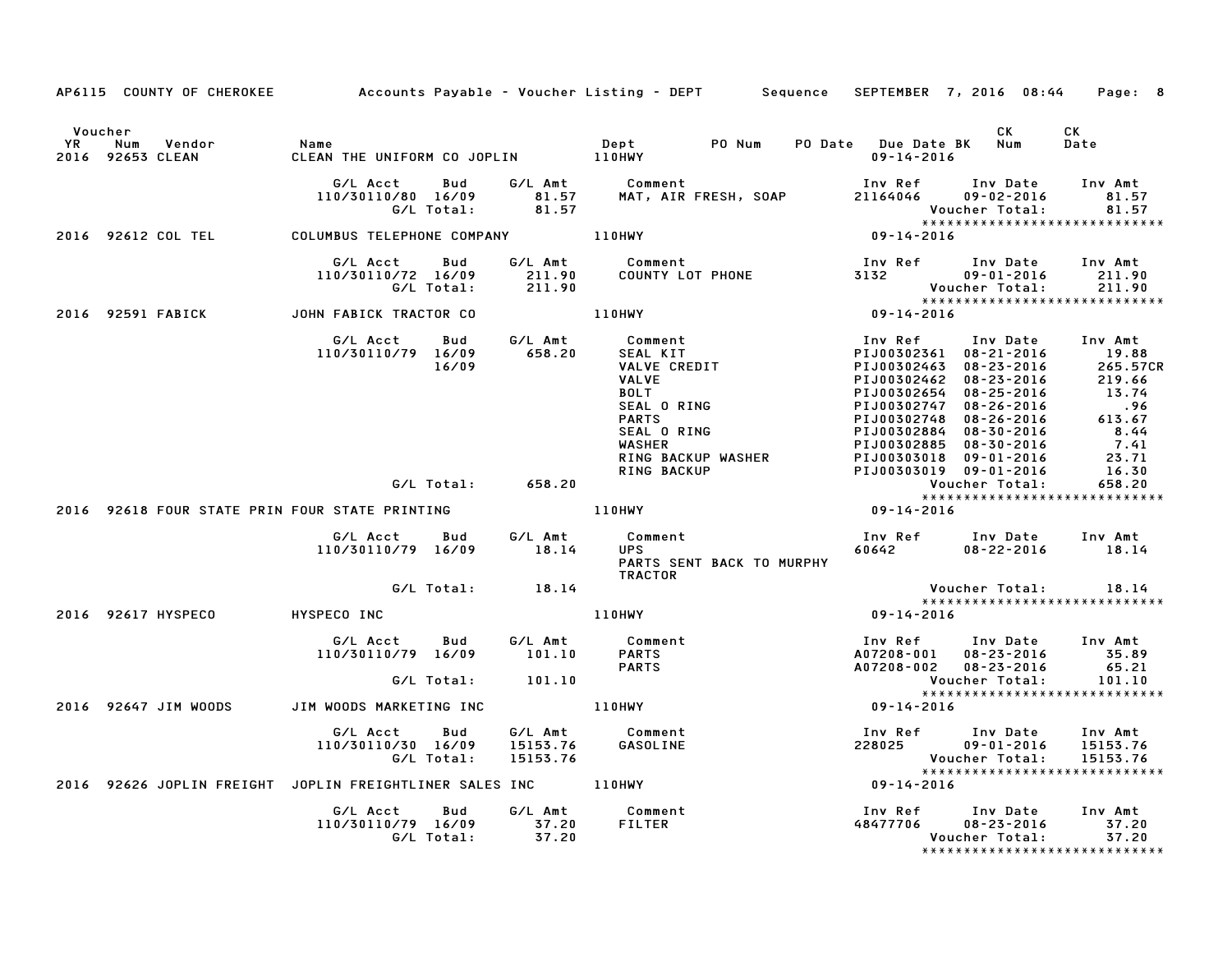|           |                                                        | AP6115 COUNTY OF CHEROKEE Accounts Payable - Voucher Listing - DEPT Sequence SEPTEMBER 7, 2016 08:44 |             |                                                                                                                                            |                              |                                                                                                                                           |                                                                                                                                                                                                                                | Page: 9                                                                                                        |
|-----------|--------------------------------------------------------|------------------------------------------------------------------------------------------------------|-------------|--------------------------------------------------------------------------------------------------------------------------------------------|------------------------------|-------------------------------------------------------------------------------------------------------------------------------------------|--------------------------------------------------------------------------------------------------------------------------------------------------------------------------------------------------------------------------------|----------------------------------------------------------------------------------------------------------------|
| <b>YR</b> | Voucher<br>Vendor Name<br>Num<br>2016 92641 KANSASLAND |                                                                                                      |             |                                                                                                                                            |                              | PO Date Due Date BK Num<br>09-14-2016                                                                                                     | CK                                                                                                                                                                                                                             | <b>CK</b><br>Date                                                                                              |
|           |                                                        | G/L Acct  Bud  G/L Amt  Comment<br>110/30110/33 16/09  200.00  TIRES<br>G/L Total:  200.00           |             |                                                                                                                                            |                              | Inv Ref<br>105892                                                                                                                         | Inv Date Inv Amt<br>$08 - 31 - 2016$                                                                                                                                                                                           | 200.00                                                                                                         |
|           |                                                        | 2016 92614 KS GAS             KANSAS GAS SERVICE                                                     |             |                                                                                                                                            |                              |                                                                                                                                           |                                                                                                                                                                                                                                |                                                                                                                |
|           |                                                        | G/L Acct<br>110/30110/72 16/09 122.94                                                                | Bud G/L Amt |                                                                                                                                            |                              |                                                                                                                                           | $08 - 25 - 2016$ 70.82                                                                                                                                                                                                         |                                                                                                                |
|           |                                                        | G/L Total: 122.94                                                                                    |             |                                                                                                                                            |                              |                                                                                                                                           | 08-25-2016 52.12<br>Voucher Total: 122.94                                                                                                                                                                                      |                                                                                                                |
|           |                                                        | 2016 92627 LAMBERT   LAMBERT TRACTOR & MACHINERY SALES   110HWY                                      |             |                                                                                                                                            |                              |                                                                                                                                           | *****************************                                                                                                                                                                                                  |                                                                                                                |
|           |                                                        | G/L Acct<br>Bud<br>110/30110/79 16/09 19.68<br>G/L Total: 19.68                                      | G/L Amt     | Comment Inv Ref Inv Date Inv Amt<br>HUB CAP RETAINER 00779390 08-23-2016 19.68<br>Voucher Total: 19.68<br>TIOHWY 09-14-2016                |                              |                                                                                                                                           |                                                                                                                                                                                                                                | 19.68<br>19.68                                                                                                 |
|           |                                                        | 2016 92611 MAYFIELD SERVE MAYFIELD SERVICES INC <b>110HWY</b>                                        |             |                                                                                                                                            |                              |                                                                                                                                           | ******************************                                                                                                                                                                                                 |                                                                                                                |
|           |                                                        | G/L Acct  Bud  G/L Amt  Comment<br>110/30110/79  16/09  1822.00  REPAIR LIG<br>G/L Total: 1822.00    |             |                                                                                                                                            |                              |                                                                                                                                           | Voucher Total:                                                                                                                                                                                                                 | 1822.00                                                                                                        |
|           |                                                        | 2016 92648 MUNICIPAL MUNICIPAL INDUSTRIAL SUPPLY 110HWY                                              |             |                                                                                                                                            |                              |                                                                                                                                           | Voucher Total: 1822.00<br>******************************<br>09-14-2016                                                                                                                                                         |                                                                                                                |
|           |                                                        | J. Acct Bud G/L Amt Comment<br>110/30110/79 16/09 414.68 PARTS<br>G/L Total: 414.68                  |             |                                                                                                                                            |                              | 2754                                                                                                                                      | Inv Ref      Inv Date     Inv Amt<br>$08 - 31 - 2016$                                                                                                                                                                          | 414.68                                                                                                         |
|           | 2016 92681 NAPIER, C                                   | CHARLES NAPIER                                                                                       |             | 110HWY                                                                                                                                     |                              |                                                                                                                                           |                                                                                                                                                                                                                                |                                                                                                                |
|           |                                                        | G/L Acct  Bud  G/L Amt  Comment<br>110/30110/73 16/09  142.02  MILEAGE<br>G/L Total:                 | 142.02      |                                                                                                                                            | Inv Ref Inv Date             |                                                                                                                                           | $09 - 02 - 2016$<br>Voucher Total:<br>******************************                                                                                                                                                           | Inv Amt<br>142.02<br>142.02                                                                                    |
|           |                                                        | 2016 92610 NATALINIS NATALINI'S AUTOMOTIVE                                                           |             | 110HWY                                                                                                                                     |                              | $09 - 14 - 2016$                                                                                                                          |                                                                                                                                                                                                                                |                                                                                                                |
|           |                                                        | G/L Acct  Bud  G/L Amt  Comment<br>110/30110/79  16/09  348.52  RED ORAG                             |             | <b>BATTERY</b><br>U-BOLT<br><b>FUSE</b><br>OIL FILTER<br><b>SEALANT</b><br>SURFACE COND DISC<br>LUBRICANT<br>MULTI PURPOSE LUBE<br>FREIGHT | BEARING, SEAL<br>FLAP WHEELS | Inv Ref<br>612178<br>612178<br>612226<br>612358<br>612746<br>612888<br>612954<br>612952<br>612951<br>613001<br>613066<br>613067<br>608223 | Inv Date<br>$08 - 24 - 2016$<br>$\begin{array}{r} 24216 \\ 08-26-2016 \\ 08-26-2016 \\ 08-30-2016 \\ 08-31-2016 \\ 09-01-2016 \\ 09-01-2016 \\ 09-01-2016 \\ 09-01-2016 \\ 09-02-2016 \\ 09-02-2016 \\ 07-13-2016 \end{array}$ | Inv Amt<br>13.74<br>79.68<br>4.49<br>6.88<br>5.20<br>6.29<br>24.62<br>11.99<br>170.57<br>5.58<br>13.98<br>5.50 |
|           |                                                        | G/L Total: 348.52                                                                                    |             |                                                                                                                                            |                              |                                                                                                                                           | Voucher Total:                                                                                                                                                                                                                 | 348.52                                                                                                         |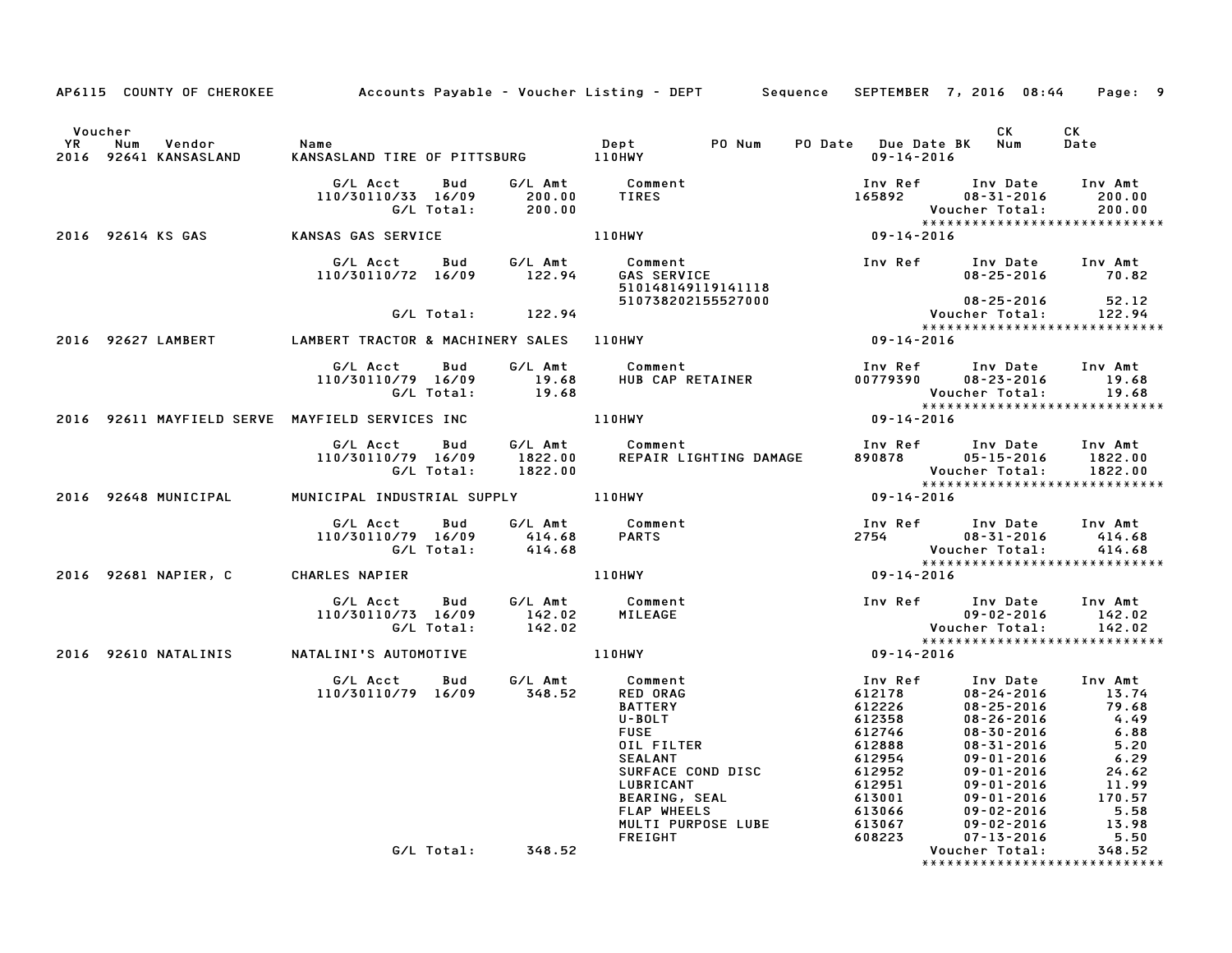|                   | AP6115 COUNTY OF CHEROKEE                  |                                                               |                   |                                    | Accounts Payable – Voucher Listing – DEPT         Sequence   SEPTEMBER  7, 2016  08:44 |                                                           |                                                                                          | Page: 10                                                          |
|-------------------|--------------------------------------------|---------------------------------------------------------------|-------------------|------------------------------------|----------------------------------------------------------------------------------------|-----------------------------------------------------------|------------------------------------------------------------------------------------------|-------------------------------------------------------------------|
| <b>YR</b><br>2016 | Voucher<br>Num<br>Vendor<br>92616 O'MALLEY | Name<br>0'MALLEY IMPLEMENT CO INC 110HWY                      |                   |                                    | PO Num<br>Dept                                                                         | PO Date Due Date BK Num<br>$09 - 14 - 2016$               | CK                                                                                       | <b>CK</b><br>Date                                                 |
|                   |                                            | G/L Acct<br>110/30110/79 16/09                                | Bud               | G/L Amt<br>1589.92                 | Comment<br>FILTER<br><b>FILTER</b><br>PARTS & LABOR<br>COMPRESSOR                      | Inv Ref<br>S13462<br>S13659<br>W08062<br>S11193           | Inv Date<br>$08 - 23 - 2016$<br>$08 - 26 - 2016$<br>$08 - 24 - 2016$<br>$07 - 15 - 2016$ | Inv Amt<br>177.55<br>352.48<br>435.92<br>623.97                   |
|                   |                                            |                                                               | G/L Total:        | 1589.92                            |                                                                                        |                                                           | Voucher Total:                                                                           | 1589.92<br>*****************************                          |
|                   |                                            | 2016 92661 OCCUPATIONAL H OCCUPATIONAL HEALTH SERVICES 110HWY |                   |                                    |                                                                                        | $09 - 14 - 2016$                                          |                                                                                          |                                                                   |
|                   |                                            | G/L Acct<br>110/30110/89 16/09<br>G/L Total:                  | Bud               | G/L Amt<br>106.00<br>106.00        | Comment<br>DOT TESTING                                                                 | Inv Ref<br>3076 70                                        | Inv Date<br>09-01-2016<br>Voucher Total:                                                 | Inv Amt<br>106.00<br>106.00                                       |
|                   | 2016 92599 POWERPLAN                       | POWERPLAN                                                     |                   |                                    | 110HWY                                                                                 | $09 - 14 - 2016$                                          |                                                                                          |                                                                   |
|                   |                                            | G/L Acct<br>110/30110/79 16/09                                | Bud               | G/L Amt<br>2233.25                 | Comment<br>PISTON<br><b>PARTS</b><br>CREDIT<br>WEATHER STRIP<br><b>BUSHING</b>         | Inv Ref<br>586149<br>584526<br>585561<br>580223<br>588918 | Inv Date<br>08-23-2016<br>$08 - 19 - 2016$<br>08-22-2016<br>08-12-2016                   | Inv Amt<br>126.65<br>2253.38<br>438.36CR<br>176.85<br>114.73      |
|                   |                                            |                                                               | G/L Total:        | 2233.25                            |                                                                                        |                                                           | $08 - 26 - 2016$<br>Voucher Total:                                                       | 2233.25                                                           |
|                   |                                            | 2016 92608 TRUE VALUE COL TRUE VALUE COLUMBUS                 |                   |                                    | 110HWY                                                                                 | $09 - 14 - 2016$                                          |                                                                                          | *****************************                                     |
|                   |                                            | G/L Acct<br>110/30110/79 16/09                                | Bud<br>G/L Total: | G/L Amt<br>1.69<br>1.69            | Comment<br><b>PARTS</b>                                                                | Inv Ref<br>A286121                                        | Inv Date<br>$08 - 29 - 2016$<br>Voucher Total:                                           | Inv Amt<br>1.69<br>1.69                                           |
|                   | 2016 92615 US CELLULAR                     | US CELLULAR                                                   |                   |                                    | <b>110HWY</b>                                                                          | 09-14-2016                                                |                                                                                          | *****************************                                     |
|                   |                                            | G/L Acct<br>110/30110/72 16/09                                | Bud<br>G/L Total: | G/L Amt<br>50.56<br>50.56<br>50.56 | Comment<br><b>CELL PHONE</b>                                                           | Inv Ref Inv Date<br>0151847239 08-20-2016                 | Voucher Total:                                                                           | Inv Amt<br>50.56<br>50.56<br>*****************************        |
|                   |                                            |                                                               |                   |                                    |                                                                                        | DEPT                                                      | Total:                                                                                   | 24351.89                                                          |
|                   | 2016 92639 EXTENSION                       | CHEROKEE COUNTY EXTENSION COUNCIL 120EXTENSION                |                   |                                    |                                                                                        | 09-14-2016                                                |                                                                                          |                                                                   |
|                   |                                            | G/L Acct<br>120/30120/89 16/09                                | Bud<br>G/L Total: | G/L Amt<br>51075.50<br>51075.50    | Comment<br>QUARTERLY DISTRIBUTION                                                      | Inv Ref Inv Date                                          | 09-01-2016<br>Voucher Total:                                                             | Inv Amt<br>51075.50<br>51075.50<br>****************************** |
|                   |                                            |                                                               |                   |                                    |                                                                                        | DEPT                                                      | Total:                                                                                   | 51075.50                                                          |
|                   | 2016 92600 COL TEL                         | COLUMBUS TELEPHONE COMPANY 130NOXWEED                         |                   |                                    |                                                                                        | $09 - 14 - 2016$                                          |                                                                                          |                                                                   |
|                   |                                            | G/L Acct<br>130/30130/74 16/09                                | Bud<br>G/L Total: | G/L Amt<br>109.30<br>109.30        | Comment<br><b>ACCT 2293</b>                                                            | Inv Ref                                                   | Inv Date<br>$09 - 01 - 2016$<br>Voucher Total:                                           | Inv Amt<br>109.30<br>109.30<br>*****************************      |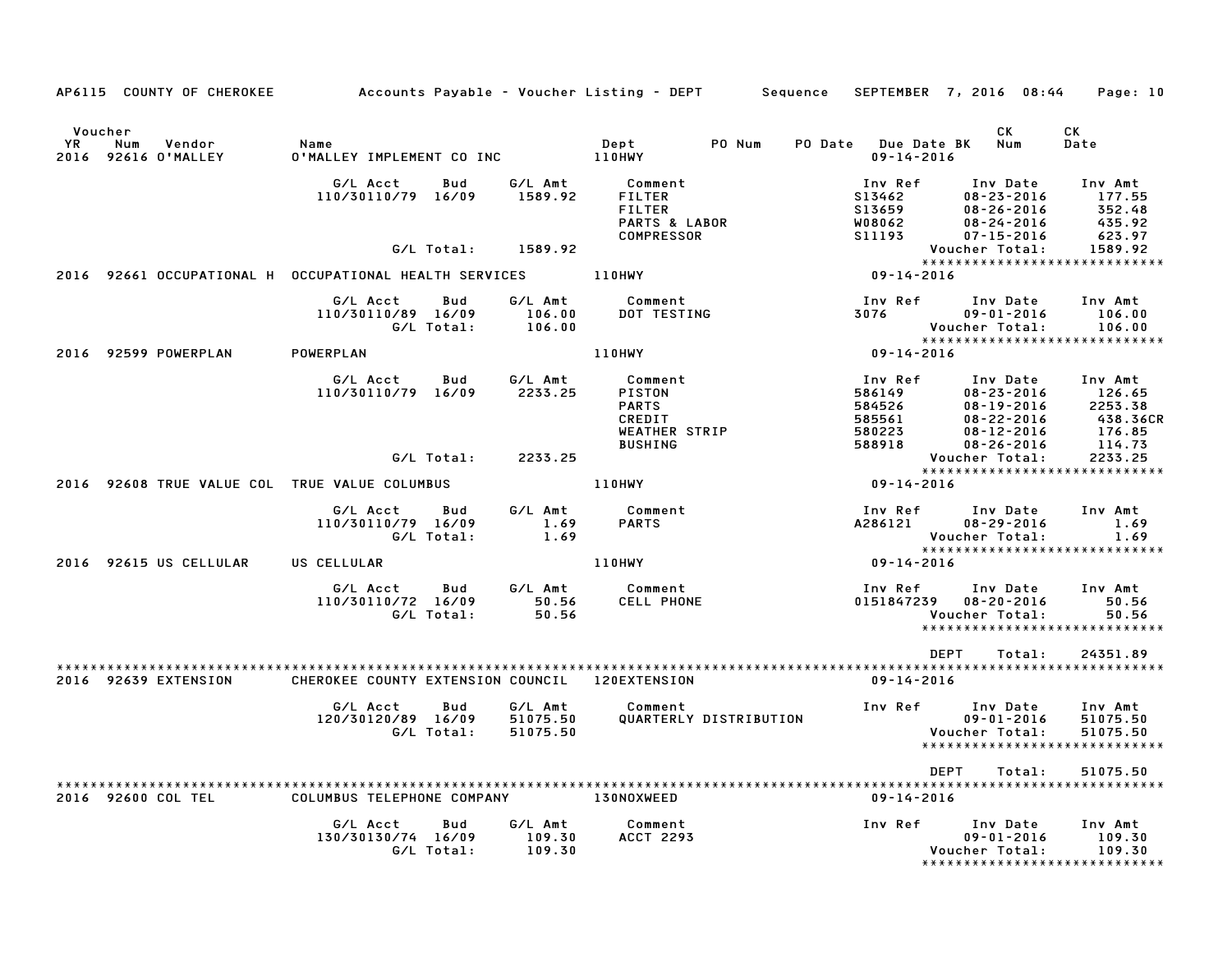|           | AP6115 COUNTY OF CHEROKEE Accounts Payable - Voucher Listing - DEPT Sequence SEPTEMBER 7, 2016 08:44 |                                     |            |                   |                                                       |  |                                             |                                               | Page: 11                                          |
|-----------|------------------------------------------------------------------------------------------------------|-------------------------------------|------------|-------------------|-------------------------------------------------------|--|---------------------------------------------|-----------------------------------------------|---------------------------------------------------|
| Voucher   |                                                                                                      |                                     |            |                   |                                                       |  |                                             | CK                                            | СK                                                |
| <b>YR</b> | Num<br>Vendor<br>2016 92602 FAIRBANK                                                                 | Name<br>FAIRBANK EQUIPMENT INC      |            |                   | 130NOXWEED                                            |  | PO Date Due Date BK Num<br>$09 - 14 - 2016$ |                                               | Date                                              |
|           |                                                                                                      | G/L Acct<br>130/30130/29 16/09      | Bud        | G/L Amt<br>29.30  | Comment<br>GASKET STRAINER<br>SPRAY SYS STRAINER HEAD |  |                                             | Inv Ref Inv Date<br>\$1925584.001 08-23-2016  | Inv Amt<br>29.30                                  |
|           |                                                                                                      |                                     | G/L Total: | 29.30             |                                                       |  |                                             | Voucher Total:                                | 29.30<br>*****************************            |
|           |                                                                                                      |                                     |            |                   |                                                       |  | <b>DEPT</b>                                 | Total:                                        | 138.60                                            |
|           | 2016 92679 COL TEL                                                                                   | COLUMBUS TELEPHONE COMPANY          |            |                   | <b>140HEALTH</b>                                      |  | 09-14-2016                                  |                                               |                                                   |
|           |                                                                                                      | G/L Acct<br>140/30140/74 16/09      | Bud        | G/L Amt<br>512.01 | Comment<br>WIC PROGRAM                                |  | Inv Ref                                     | Inv Date                                      | Inv Amt                                           |
|           |                                                                                                      |                                     |            |                   | ACCT 2311<br>HEALTH DEPT                              |  |                                             | 09-01-2016                                    | 92.61                                             |
|           |                                                                                                      |                                     | G/L Total: | 512.01            | <b>ACCT 2060</b>                                      |  |                                             | 09-01-2016<br>Voucher Total:                  | 419.40<br>512.01<br>***************************** |
|           | 2016 92678 COLUMBUS                                                                                  | CITY OF COLUMBUS                    |            |                   | 140HEALTH                                             |  | 09-14-2016                                  |                                               |                                                   |
|           |                                                                                                      | G/L Acct<br>140/30140/72 16/09      | Bud        | G/L Amt<br>55.00  | Comment<br><b>HEALTH DEPT</b>                         |  |                                             | Inv Ref Inv Date Inv Amt                      |                                                   |
|           |                                                                                                      |                                     | G/L Total: | 55.00             | ACCT 07-17240-00                                      |  |                                             | $08 - 30 - 2016$<br><b>Voucher Total:</b>     | 55.00<br>55.00                                    |
|           | 2016 92677 CRAW KAN TELEPH CRAW-KAN TELEPHONE COOPERATIVE INC 140HEALTH                              |                                     |            |                   |                                                       |  | 09-14-2016                                  |                                               | *****************************                     |
|           |                                                                                                      | G/L Acct                            | Bud        | G/L Amt           | Comment                                               |  |                                             | Inv Ref Inv Date                              | Inv Amt                                           |
|           |                                                                                                      | 140/30140/79 16/09                  |            | 21.25             | <b>HEALTH DEPT</b><br>ACCT 129793                     |  |                                             | 09-01-2016                                    | 21.25                                             |
|           |                                                                                                      |                                     | G/L Total: | 21.25             |                                                       |  |                                             | Voucher Total:                                | 21.25<br>*****************************            |
|           | 2016 92603 KS GAS                                                                                    | KANSAS GAS SERVICE                  |            |                   | 140HEALTH                                             |  | 09-14-2016                                  |                                               |                                                   |
|           |                                                                                                      | G/L Acct<br>140/30140/72 16/09      | Bud        | G/L Amt<br>72.41  | Comment<br>ACCT 510080477 1188672 27                  |  |                                             | Inv Ref Inv Date<br>$08 - 25 - 2016$          | Inv Amt<br>72.41                                  |
|           |                                                                                                      |                                     | G/L Total: | 72.41             | <b>HEALTH DEPT</b>                                    |  |                                             | Voucher Total:                                | 72.41                                             |
|           | 2016 92605 MCKESSON                                                                                  | MCKESSON MEDICAL-SURGICAL 140HEALTH |            |                   |                                                       |  | 09-14-2016                                  |                                               | *****************************                     |
|           |                                                                                                      | G/L Acct<br>140/30140/43 16/09      | Bud        | G/L Amt<br>341.57 | Comment<br><b>HEALTH DEPT</b>                         |  | Inv Ref                                     | Inv Date                                      | Inv Amt                                           |
|           |                                                                                                      |                                     |            |                   | SPONGE, BANDAGE, SYRINGES                             |  | 84164809                                    | $08 - 22 - 2016$                              | 231.51                                            |
|           |                                                                                                      |                                     |            |                   | <b>LANCETS</b><br><b>SCALE COVERS</b>                 |  | 84157839                                    | $08 - 22 - 2016$<br>84130680 08-22-2016 53.62 | 56.44                                             |
|           |                                                                                                      |                                     | G/L Total: | 341.57            |                                                       |  |                                             | Voucher Total:                                | 341.57                                            |
|           | 2016 92606 MERCK & CO                                                                                | MERCK SHARP & DOHME CORP            |            |                   | 140HEALTH                                             |  | 09-14-2016                                  |                                               | *****************************                     |
|           |                                                                                                      | G/L Acct<br>140/30140/44 16/09      | Bud        | G/L Amt<br>697.65 | Comment<br><b>HEALTH DEPT</b>                         |  | Inv Ref                                     | Inv Date                                      | Inv Amt                                           |
|           |                                                                                                      |                                     |            |                   | DOSES/HEPATITIS B & A<br><b>DISCOUNT</b>              |  | 7009166950                                  | 08-16-2016                                    | 1382.76<br>27.06CR                                |
|           |                                                                                                      |                                     | G/L Total: | 697.65            | CREDIT MEMO 8/1/16                                    |  |                                             | Voucher Total:                                | 658.05CR<br>697.65                                |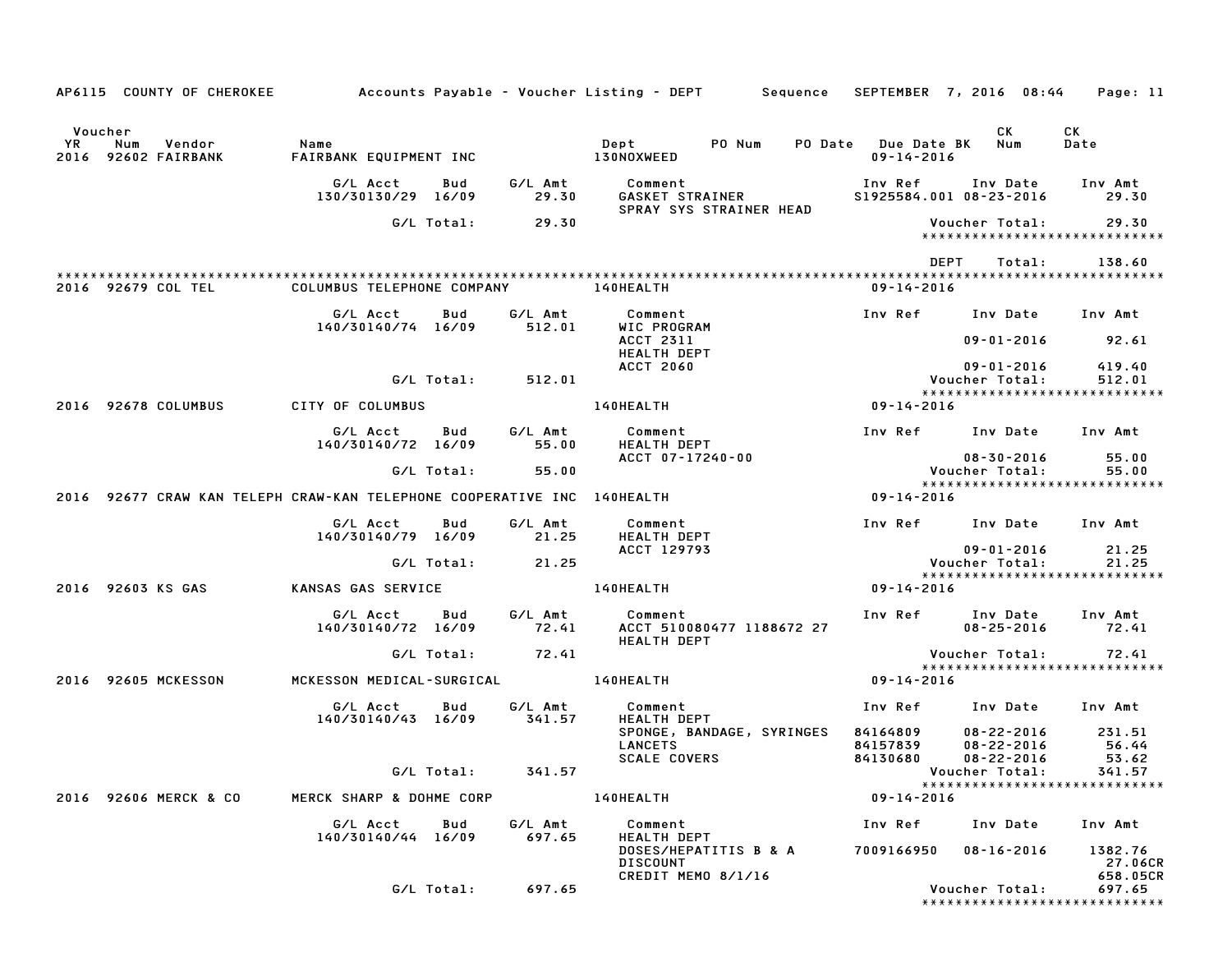| AP6115 COUNTY OF CHEROKEE                                                   |                                   |                   |                                 | Sequence<br>Accounts Payable – Voucher Listing – DEPT                        |                                            | SEPTEMBER 7, 2016 08:44                                                         | Page: 12                        |
|-----------------------------------------------------------------------------|-----------------------------------|-------------------|---------------------------------|------------------------------------------------------------------------------|--------------------------------------------|---------------------------------------------------------------------------------|---------------------------------|
| Voucher<br>YR.<br>Num<br>Vendor<br>2016 92680 STRONGHOLD                    | Name<br>STRONGHOLD DATA           |                   |                                 | Dept<br>PO Num<br>140HEALTH                                                  | PO Date<br>Due Date BK<br>$09 - 14 - 2016$ | CK.<br>Num                                                                      | СK<br>Date                      |
|                                                                             | G/L Acct<br>140/30140/28 16/09    | Bud               | G/L Amt<br>100.00               | Comment<br><b>HEALTH DEPT</b>                                                | Inv Ref                                    | Inv Date                                                                        | Inv Amt                         |
|                                                                             |                                   | G/L Total:        | 100.00                          | OFF SITE DATA STORAGE                                                        | 20516                                      | $09 - 01 - 2016$<br>Voucher Total:<br>*****************************             | 100.00<br>100.00                |
| 2016 92640 CHEROKEE FAIR                                                    | CHEROKEE COUNTY FAIR BOARD        |                   |                                 | **********************************<br>150FAIR                                | $09 - 14 - 2016$                           | <b>DEPT</b><br>Total:                                                           | 1799.89                         |
|                                                                             | G/L Acct<br>150/30150/89 16/09    | Bud<br>G/L Total: | G/L Amt<br>3000.00<br>3000.00   | Comment<br>QUARTERLY DISTRIBUTION                                            | Inv Ref                                    | Inv Date<br>$09 - 01 - 2016$<br>Voucher Total:<br>***************************** | Inv Amt<br>3000.00<br>3000.00   |
| 2016 92609 ELECT SYSTEMS                                                    | ELECTION SYSTEMS & SOFTWARE       |                   |                                 | 160ELECT                                                                     | $09 - 14 - 2016$                           | <b>DEPT</b><br>Total:                                                           | 3000.00                         |
|                                                                             | G/L Acct<br>160/30160/21 16/09    | Bud<br>G/L Total: | G/L Amt<br>4125.00<br>4125.00   | Comment<br><b>SITE SUPPORT</b>                                               | Inv Ref<br>980475                          | Inv Date<br>$08 - 24 - 2016$<br>Voucher Total:<br>***************************** | Inv Amt<br>4125.00<br>4125.00   |
| 2016 92635 SOIL                                                             | CHEROKEE COUNTY SOIL CONSERVATION |                   |                                 | 180SOIL                                                                      | $09 - 14 - 2016$                           | <b>DEPT</b><br>Total:                                                           | 4125.00                         |
|                                                                             | G/L Acct<br>180/30180/89 16/09    | Bud<br>G/L Total: | G/L Amt<br>6250.00<br>6250.00   | Comment<br>QUARTERLY DISTRIBUTION                                            | Inv Ref                                    | Inv Date<br>$09 - 01 - 2016$<br>Voucher Total:<br>***************************** | Inv Amt<br>6250.00<br>6250.00   |
| 2016 92613 SCHWAB                                                           | <b>SCHWAB-EATON PA</b>            |                   |                                 | 190BRIDGE                                                                    | $09 - 14 - 2016$                           | <b>DEPT</b><br>Total:                                                           | 6250.00                         |
|                                                                             |                                   |                   |                                 |                                                                              |                                            |                                                                                 |                                 |
|                                                                             | G/L Acct<br>190/30190/89 16/09    | Bud               | G/L Amt<br>31096.85             | Comment<br>MISCELLANEOUS SERVICES<br>REPLACEMENT OF COUNTY<br>BRIDGE #20-F.7 | Inv Ref<br>CHEROKEE<br>$15.034 - 1$        | Inv Date<br>$08 - 25 - 2016$<br>$08 - 24 - 2016$                                | Inv Amt<br>1129.41<br>29967.44  |
|                                                                             |                                   | G/L Total:        | 31096.85                        |                                                                              |                                            | Voucher Total:<br>******************************                                | 31096.85                        |
| 2016 92637 FAMILY LIFE RIV SPRINGRIVER MENTAL HEALTH & WELLNES 200MENTALHEA |                                   |                   |                                 |                                                                              | $09 - 14 - 2016$                           | DEPT Total:                                                                     | 31096.85                        |
|                                                                             | G/L Acct<br>200/30200/89 16/09    | Bud<br>G/L Total: | G/L Amt<br>27864.25<br>27864.25 | Comment<br>QUARTERLY DISTRIBUTION                                            | Inv Ref                                    | Inv Date<br>$09 - 01 - 2016$<br>Voucher Total:<br>***************************** | Inv Amt<br>27864.25<br>27864.25 |
|                                                                             |                                   |                   |                                 |                                                                              |                                            | DEPT<br>Total:                                                                  | 27864.25                        |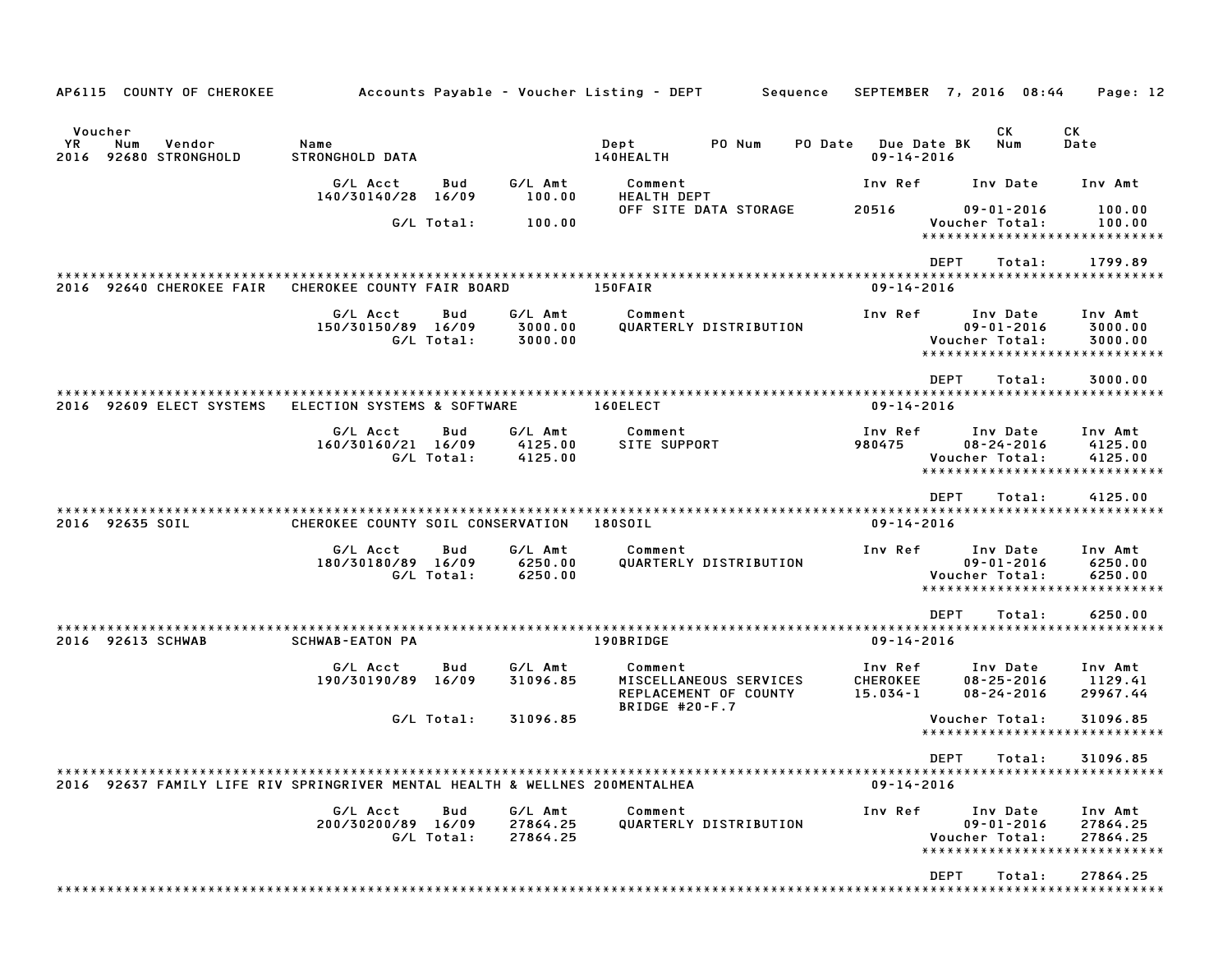|                              |     | AP6115 COUNTY OF CHEROKEE              |                                                                 |                   |                                 | Accounts Payable – Voucher Listing – DEPT<br>Sequence |                                                              | SEPTEMBER 7, 2016 08:44                        | Page: 13                                                         |
|------------------------------|-----|----------------------------------------|-----------------------------------------------------------------|-------------------|---------------------------------|-------------------------------------------------------|--------------------------------------------------------------|------------------------------------------------|------------------------------------------------------------------|
| Voucher<br><b>YR</b><br>2016 | Num | Vendor<br>92638 CLASS LTD              | Name<br>CLASS LTD                                               |                   |                                 | Dept<br>PO Num<br>PO Date<br>210MENTALRET             | Due Date BK<br>$09 - 14 - 2016$                              | СK<br>Num                                      | СK<br>Date                                                       |
|                              |     |                                        | G/L Acct<br>210/30210/89 16/09                                  | Bud<br>G/L Total: | G/L Amt<br>27864.25<br>27864.25 | Comment<br>QUARTERLY DISTRIBUTION                     | Inv Ref                                                      | Inv Date<br>$09 - 01 - 2016$<br>Voucher Total: | Inv Amt<br>27864.25<br>27864.25<br>***************************** |
|                              |     |                                        |                                                                 |                   |                                 |                                                       | <b>DEPT</b>                                                  | Total:                                         | 27864.25                                                         |
|                              |     | 2016 92632 AMBULANCE #1                | CHEROKEE COUNTY AMBULANCE-DIST #1                               |                   |                                 | 220AMBULANCE                                          | $09 - 14 - 2016$                                             |                                                |                                                                  |
|                              |     |                                        | G/L Acct<br>220/30220/89 16/09                                  | Bud<br>G/L Total: | G/L Amt<br>16877.33<br>16877.33 | Comment<br>MONTHLY SUBSIDY                            | Inv Ref                                                      | Inv Date<br>$09 - 01 - 2016$<br>Voucher Total: | Inv Amt<br>16877.33<br>16877.33                                  |
|                              |     | 2016 92633 AMBULANCE #2                | CHEROKEE COUNTY AMBULANCE-DIST #2                               |                   |                                 | 220AMBULANCE                                          | $09 - 14 - 2016$                                             |                                                | *****************************                                    |
|                              |     |                                        | G/L Acct<br>220/30220/89 16/09                                  | Bud<br>G/L Total: | G/L Amt<br>16877.33<br>16877.33 | Comment<br>MONTHLY SUBSIDY                            | Inv Ref                                                      | Inv Date<br>$09 - 01 - 2016$<br>Voucher Total: | Inv Amt<br>16877.33<br>16877.33                                  |
| 2016                         |     | 92634 AMBULANCE #3                     | CHEROKEE COUNTY AMBULANCE-DIST #3                               |                   |                                 | 220AMBULANCE                                          | $09 - 14 - 2016$                                             |                                                | *****************************                                    |
|                              |     |                                        | G/L Acct<br>220/30220/89 16/09                                  | Bud<br>G/L Total: | G/L Amt<br>16877.33<br>16877.33 | Comment<br>MONTLY SUBSIDY                             | Inv Ref                                                      | Inv Date<br>$09 - 01 - 2016$<br>Voucher Total: | Inv Amt<br>16877.33<br>16877.33<br>***************************** |
|                              |     |                                        |                                                                 |                   |                                 |                                                       | <b>DEPT</b>                                                  | Total:                                         | 50631.99                                                         |
|                              |     | 2016 92663 CENTURYLINK2961 CENTURYLINK |                                                                 |                   |                                 | 224911                                                | $09 - 14 - 2016$                                             |                                                |                                                                  |
|                              |     |                                        | G/L Acct<br>224/31224/01                                        | Bud<br>G/L Total: | G/L Amt<br>1170.44<br>1170.44   | Comment<br>ACCT 313409961                             | Inv Ref                                                      | Inv Date<br>$08 - 25 - 2016$<br>Voucher Total: | Inv Amt<br>1170.44<br>1170.44<br>*****************************   |
|                              |     | 2016 92664 COL TEL                     | COLUMBUS TELEPHONE COMPANY                                      |                   |                                 | 224911                                                | $09 - 14 - 2016$                                             |                                                |                                                                  |
|                              |     |                                        | G/L Acct<br>224/31224/01                                        | Bud               | G/L Amt<br>1480.07              | Comment<br>ACCT 163<br>1045                           | Inv Ref<br>17561630916 09-01-2016<br>175610450916 09-01-2016 | Inv Date                                       | Inv Amt<br>1102.31<br>377.76                                     |
|                              |     |                                        |                                                                 | G/L Total:        | 1480.07                         |                                                       |                                                              | Voucher Total:                                 | 1480.07                                                          |
| 2016                         |     |                                        | 92665 CRAW KAN TELEPH CRAW-KAN TELEPHONE COOPERATIVE INC 224911 |                   |                                 |                                                       | $09 - 14 - 2016$                                             |                                                | *****************************                                    |
|                              |     |                                        | G/L Acct<br>224/31224/01                                        | Bud               | G/L Amt<br>296.00               | Comment<br>FACILITY ACCESS SERVICE<br>1818SZ10901.003 | Inv Ref                                                      | Inv Date<br>$09 - 01 - 2016$                   | Inv Amt<br>296.00                                                |
|                              |     |                                        |                                                                 | G/L Total:        | 296.00                          |                                                       |                                                              | Voucher Total:                                 | 296.00<br>*****************************                          |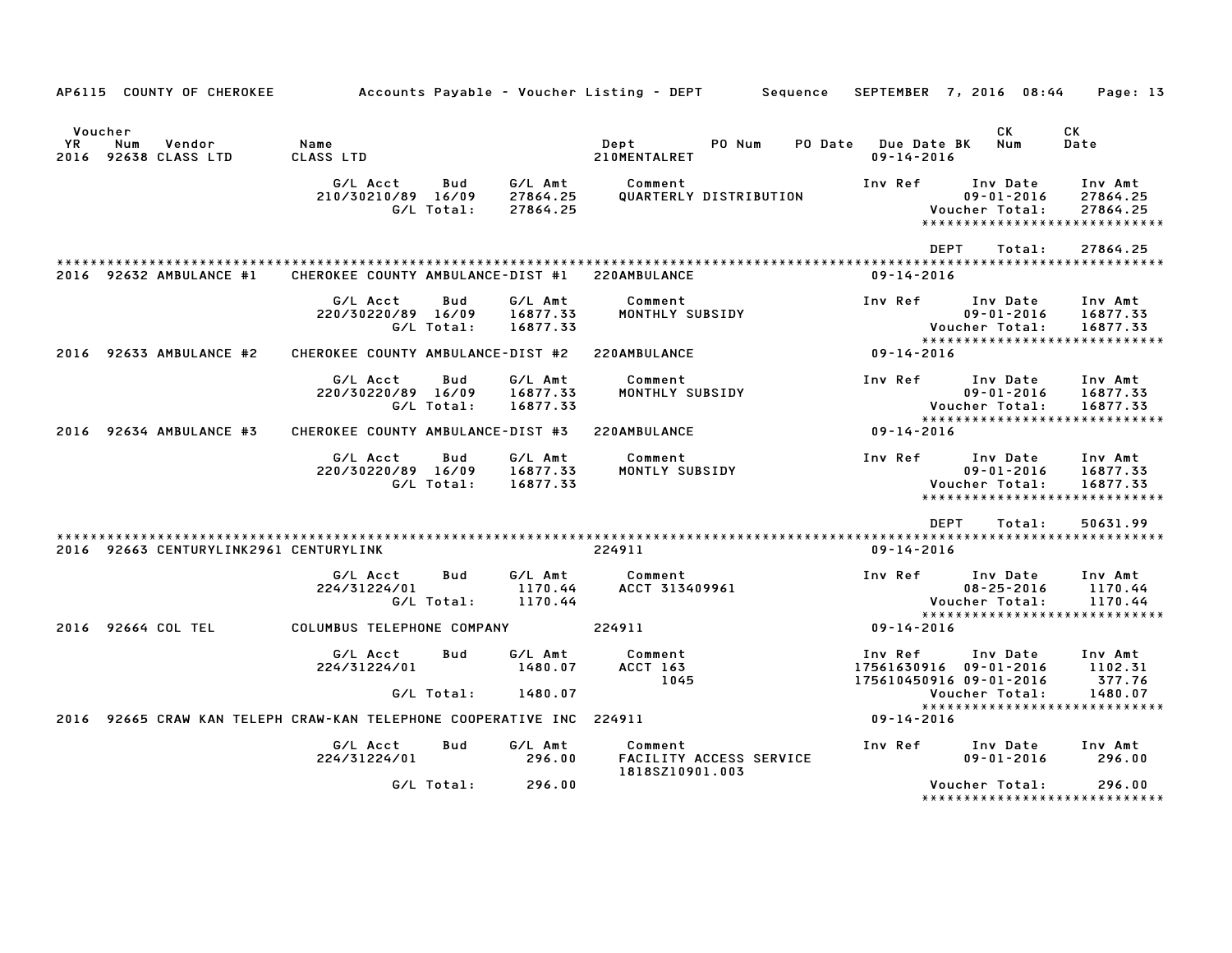|    |                | AP6115 COUNTY OF CHEROKEE              |                                  |                            |                             | Accounts Payable – Voucher Listing – DEPT         Sequence |                                         | SEPTEMBER 7, 2016 08:44                                                         | Page: 14                              |
|----|----------------|----------------------------------------|----------------------------------|----------------------------|-----------------------------|------------------------------------------------------------|-----------------------------------------|---------------------------------------------------------------------------------|---------------------------------------|
| YR | Voucher<br>Num | Vendor<br>2016 92666 HARRIS GLOBAL     | Name<br>HARRIS COMPUTER SYSTEMS  |                            |                             | PO Num<br>Dept<br>224911                                   | PO Date Due Date BK<br>$09 - 14 - 2016$ | CK<br>Num                                                                       | <b>CK</b><br>Date                     |
|    |                |                                        | G/L Acct<br>224/31224/01         | Bud<br>G/L Total:          | G/L Amt<br>620.00<br>620.00 | Comment<br>MONTHLY CISCO MAINTENANCE                       | Inv Ref<br>MN16000742                   | Inv Date<br>$09 - 25 - 2016$<br>Voucher Total:<br>***************************** | Inv Amt<br>620.00<br>620.00           |
|    |                | 2016 92644 CENTURYLINK1319 CENTURYLINK |                                  |                            |                             | <b>300ELDERLY</b>                                          | $09 - 14 - 2016$                        | <b>DEPT</b><br>Total:                                                           | 3566.51                               |
|    |                |                                        | G/L Acct<br>300/30300/74 16/09   | Bud<br>G/L Total:          | G/L Amt<br>3.60<br>3.60     | Comment<br>ACCT 320494722<br>320497874                     | Inv Ref                                 | Inv Date<br>$08 - 24 - 2016$<br>$08 - 24 - 2016$<br>Voucher Total:              | Inv Amt<br>2.36<br>1.24<br>3.60       |
|    |                | 2016 92650 COLUMBUS                    | CITY OF COLUMBUS                 |                            |                             | 300ELDERLY                                                 | 09-14-2016                              | ******************************                                                  |                                       |
|    |                |                                        | G/L Acct<br>300/30300/72 16/09   | Bud<br>G/L Total:          | G/L Amt<br>54.56<br>54.56   | Comment<br>ACCT 07-48820-01                                | Inv Ref                                 | Inv Date<br>$08 - 30 - 2016$<br>Voucher Total:                                  | Inv Amt<br>54.56<br>54.56             |
|    |                | 2016 92621 EMPIRE                      | EMPIRE DISTRICT ELECTRIC COMPANY |                            |                             | 300ELDERLY                                                 | 09-14-2016                              | ******************************                                                  |                                       |
|    |                |                                        | G/L Acct<br>300/30300/72 16/09   | Bud<br>16/08<br>G/L Total: | G/L Amt<br>611.12<br>611.12 | Comment<br>ACCT 124991-59-7<br>828267-31-0                 | Inv Ref                                 | Inv Date<br>$08 - 23 - 2016$<br>$08 - 22 - 2016$<br>Voucher Total:              | Inv Amt<br>286.59<br>324.53<br>611.12 |
|    |                | 2016 92651 GALENA                      | CITY OF GALENA                   |                            |                             | 300ELDERLY                                                 | 09-14-2016                              | ******************************                                                  |                                       |
|    |                |                                        | G/L Acct<br>300/30300/72 16/09   | Bud                        | G/L Amt<br>85.24            | Comment<br>ACCT 10006000<br>720 WALL ST                    | Inv Ref                                 | Inv Date<br>$08 - 05 - 2016$                                                    | Inv Amt<br>85.24                      |
|    |                |                                        |                                  | G/L Total:                 | 85.24                       |                                                            |                                         | Voucher Total:<br>*****************************                                 | 85.24                                 |
|    |                | 2016 92622 KS GAS                      | KANSAS GAS SERVICE               |                            |                             | 300ELDERLY                                                 | $09 - 14 - 2016$                        |                                                                                 |                                       |
|    |                |                                        | G/L Acct<br>300/30300/72 16/09   | Bud<br>G/L Total:          | G/L Amt<br>34.76<br>34.76   | Comment<br>ACCT 512076592 1191351 09                       | Inv Ref                                 | Inv Date<br>$08 - 25 - 2016$<br>Voucher Total:<br>***************************** | Inv Amt<br>34.76<br>34.76             |
|    |                |                                        |                                  |                            |                             |                                                            |                                         | <b>DEPT</b><br>Total:                                                           | 789.28                                |
|    |                | 2016 92654 CASEYS                      | CASEY'S GENERAL STORES INC       |                            |                             | <b>330SEWER</b>                                            | 09-14-2016                              |                                                                                 |                                       |
|    |                |                                        | G/L Acct<br>330/30330/30 16/09   | Bud<br>G/L Total:          | G/L Amt<br>85.04<br>85.04   | Comment<br><b>FUEL</b>                                     | Inv Ref<br>20802                        | Inv Date<br>$08 - 31 - 2016$<br>Voucher Total:<br>***************************** | Inv Amt<br>85.04<br>85.04             |